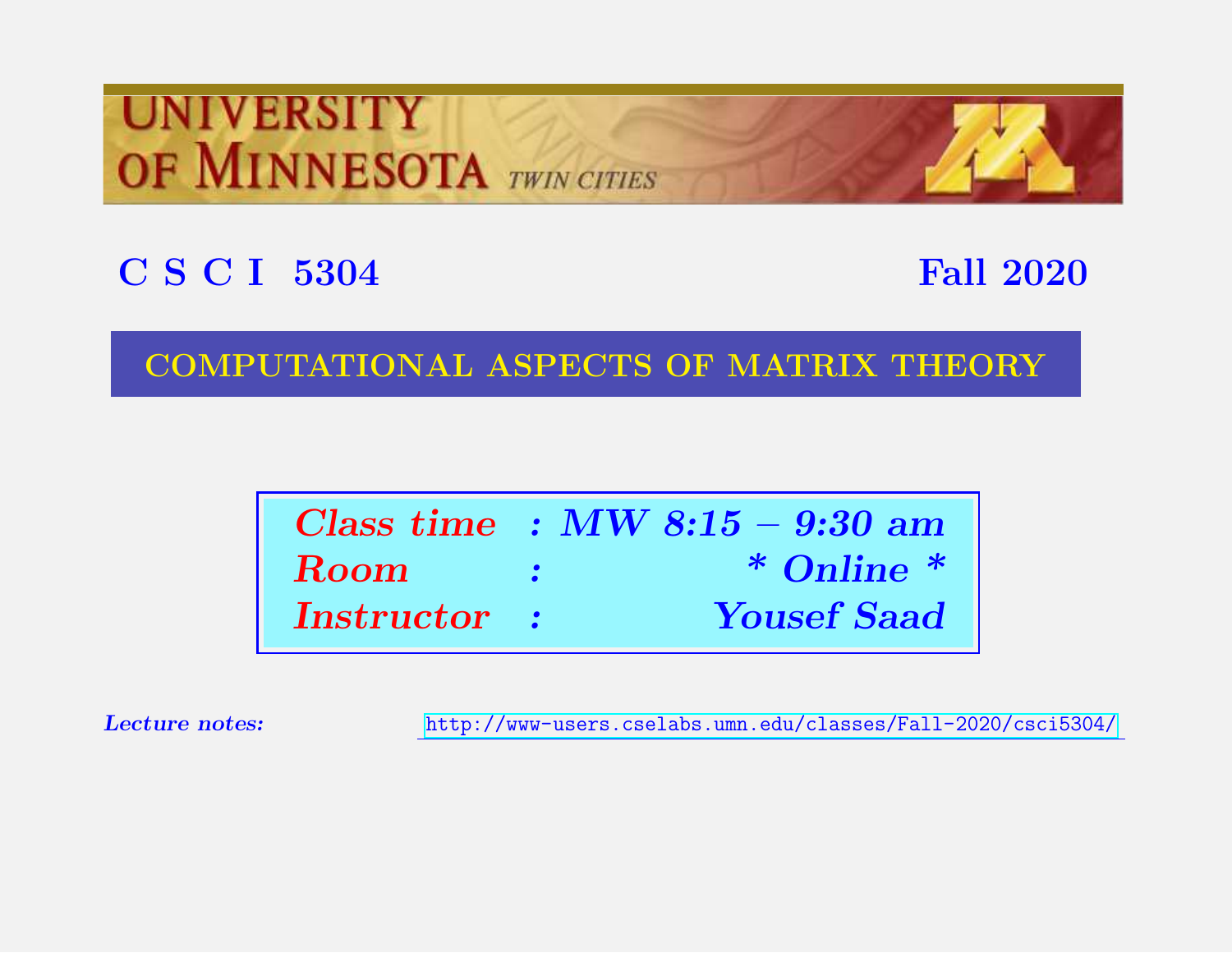#### About this class. Instructor and Teaching Assistant

- ➤ Me: Yousef Saad
- ▶ TA: Ziyuan Tang
- Course title:
- "Computational Aspects of Matrix Theory"
- Alternative title:
- "Theoretical Aspects of Matrix Computations"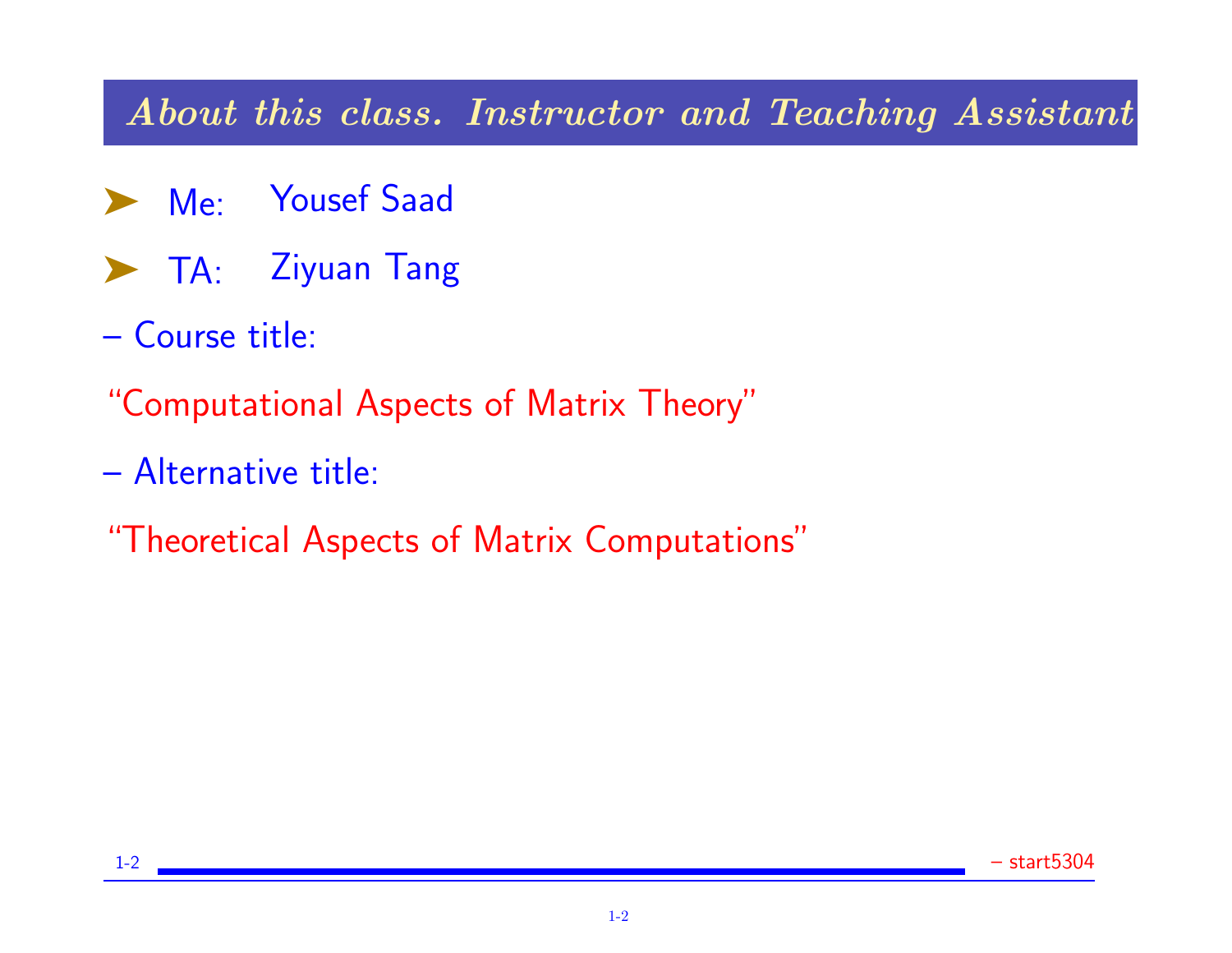#### What you will learn and why

## ... a longer title:

"Everything you need to know about computations involving matrices that you can learn in one semester – from theory to algorithms, matlab implementations, and applications."

▶ At the core of \*most\* disciplines requiring numerical computing..

➤ .. and gaining importance in Computer Science (machine learning, robotics, graphics, ...)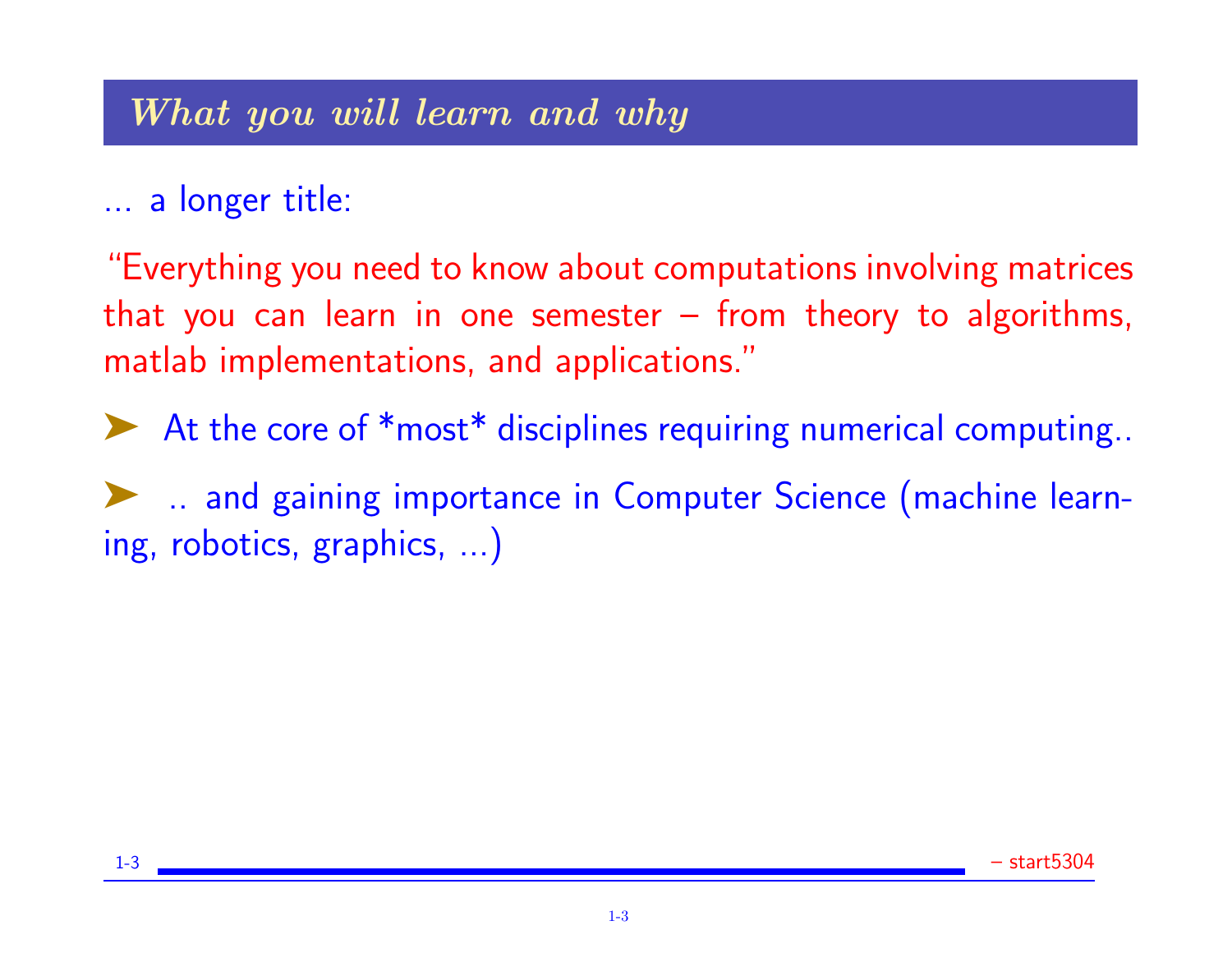### Objectives of this course

Set 1 Fundamentals of matrix theory :

- Matrices, subspaces, eigenvectors
- Norms, matrix norms, understanding errors, sensitivity [somewhat theoretical]
- Various decompositions, LU, QR, SVD, ..

set 2 Computational linear algebra / Algorithms

- Solving linear systems, LU factorization
- Solving least-squares problems, QR factorization
- Eigenvalue problems computing eigenvalues, eigenvectors,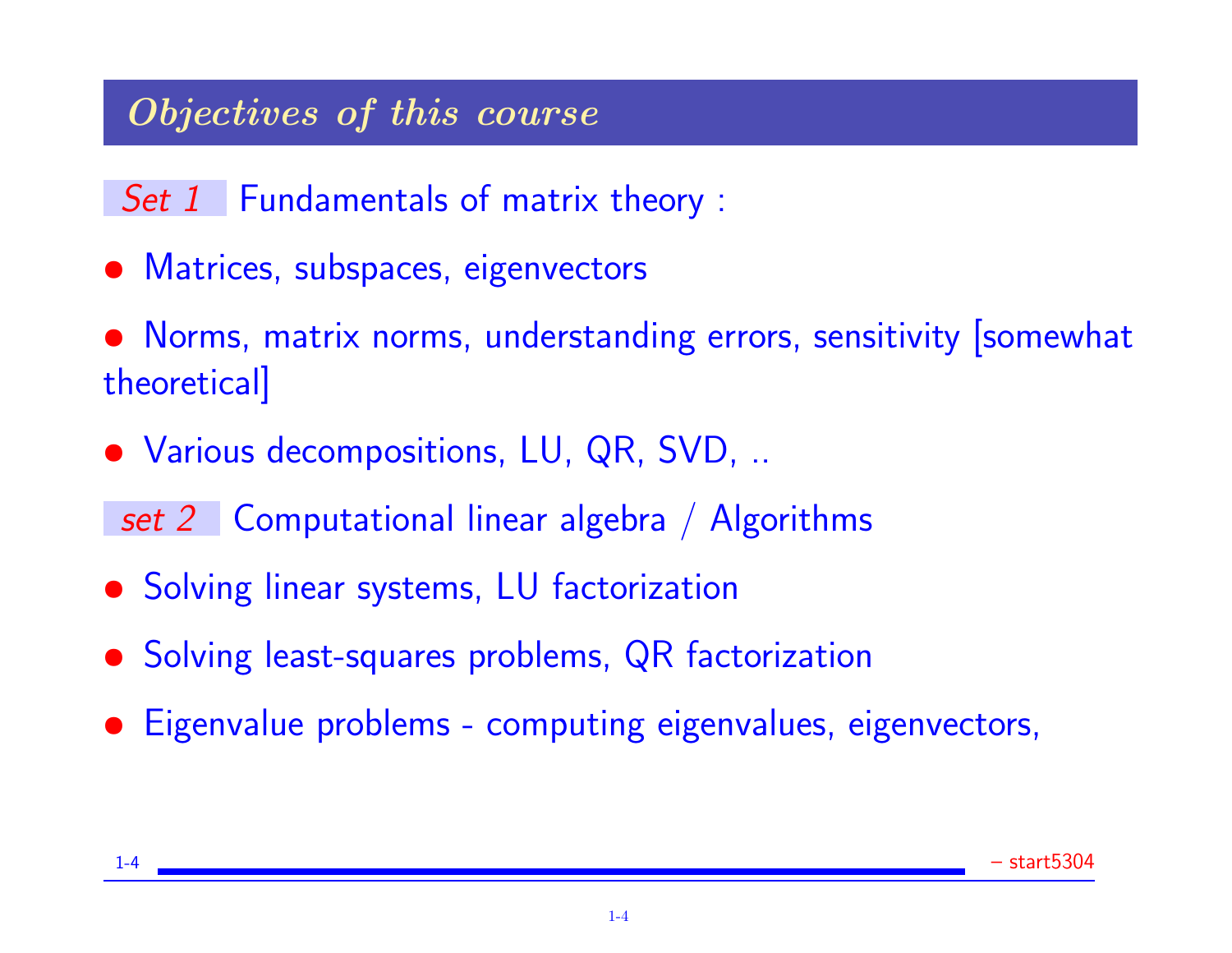# Set 3 Linear algebra in applications

• See how numerical linear algebra is used to solve problems in (a few) computer science-related applications.

• Examples: page-rank, applications in optimization, information retrieval, applications in machine learning, control, ...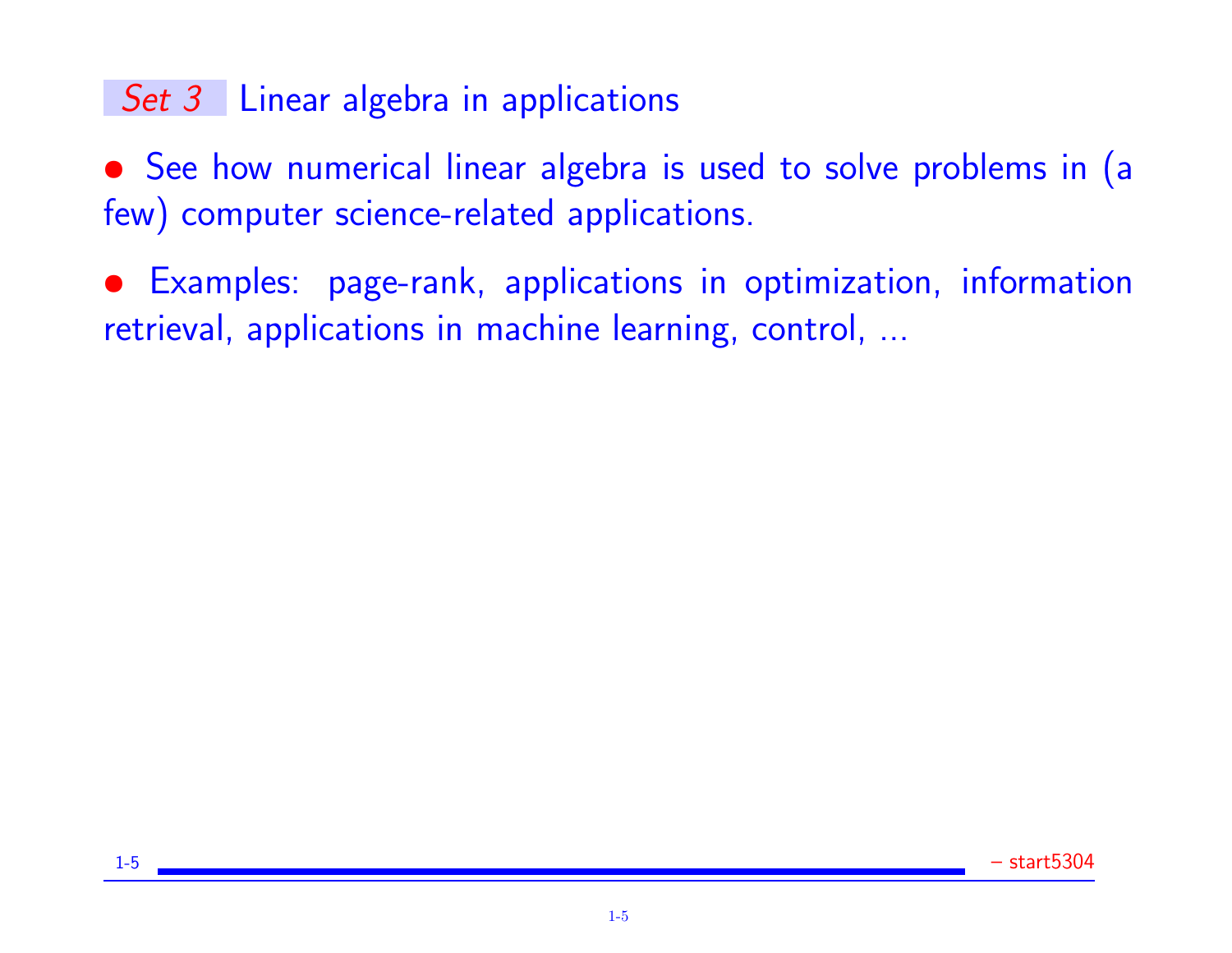# Logistics:

➤ There is a cselabs class web-site for this course in :

<www-users.cselabs.umn.edu/classes/Fall-2020/csci5304>

➤ There you will find :

• Lecture notes, syllabus, schedule, a matlab folder, and some basic information [including link to Canvas]

Everything else will be found on Canvas. [some info duplicated]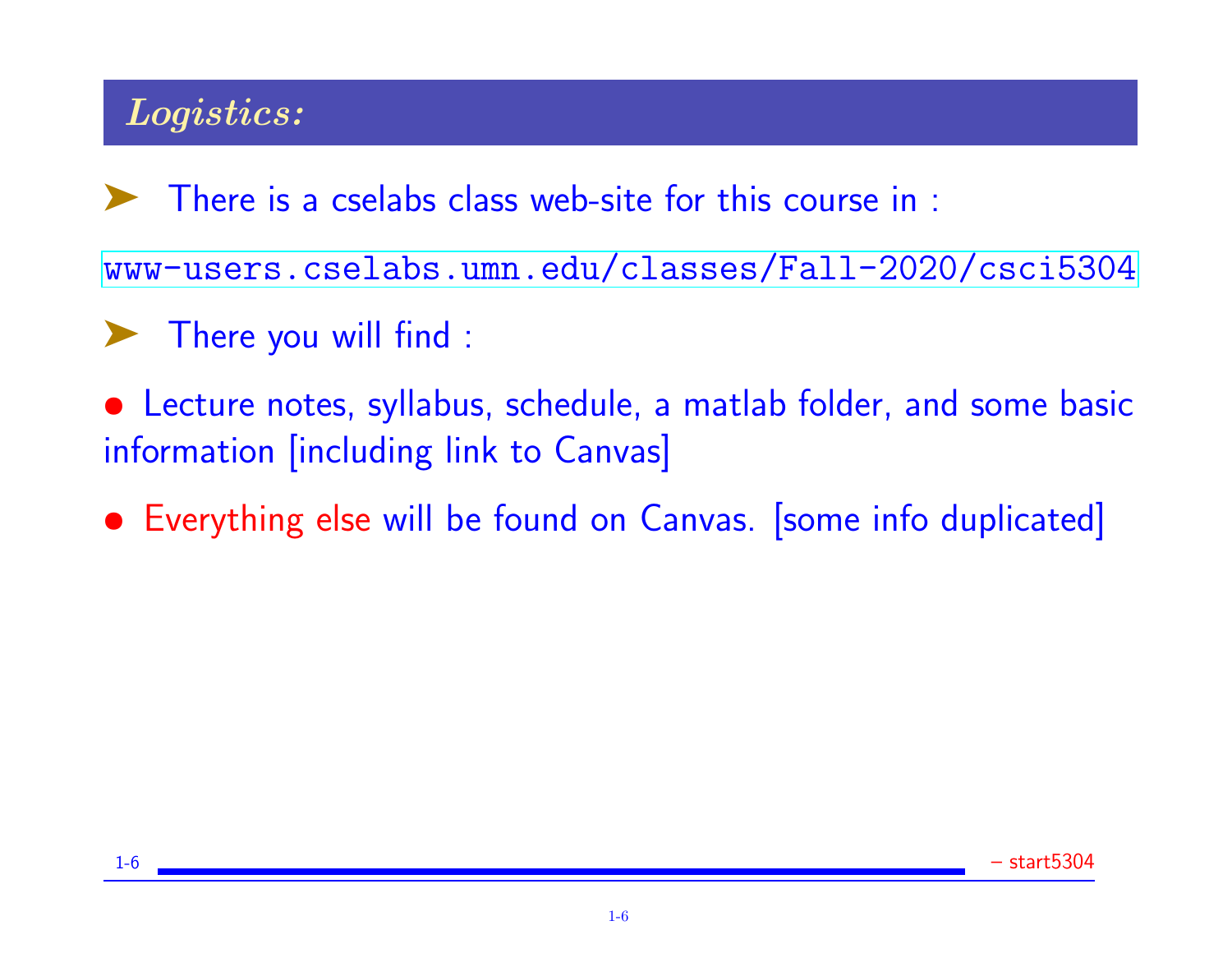

#### ➤ Homeworks and solutions are copyrighted

• Solutions of HWs and tests are provided to you [Canvas] with the hope of helping you understand the material better. By accessing them you agree not to send them to others, sell them  $(\% \# \cdot \text{!}\$\mathfrak{z})$ , or otherwise (help) make them available via external web-sites.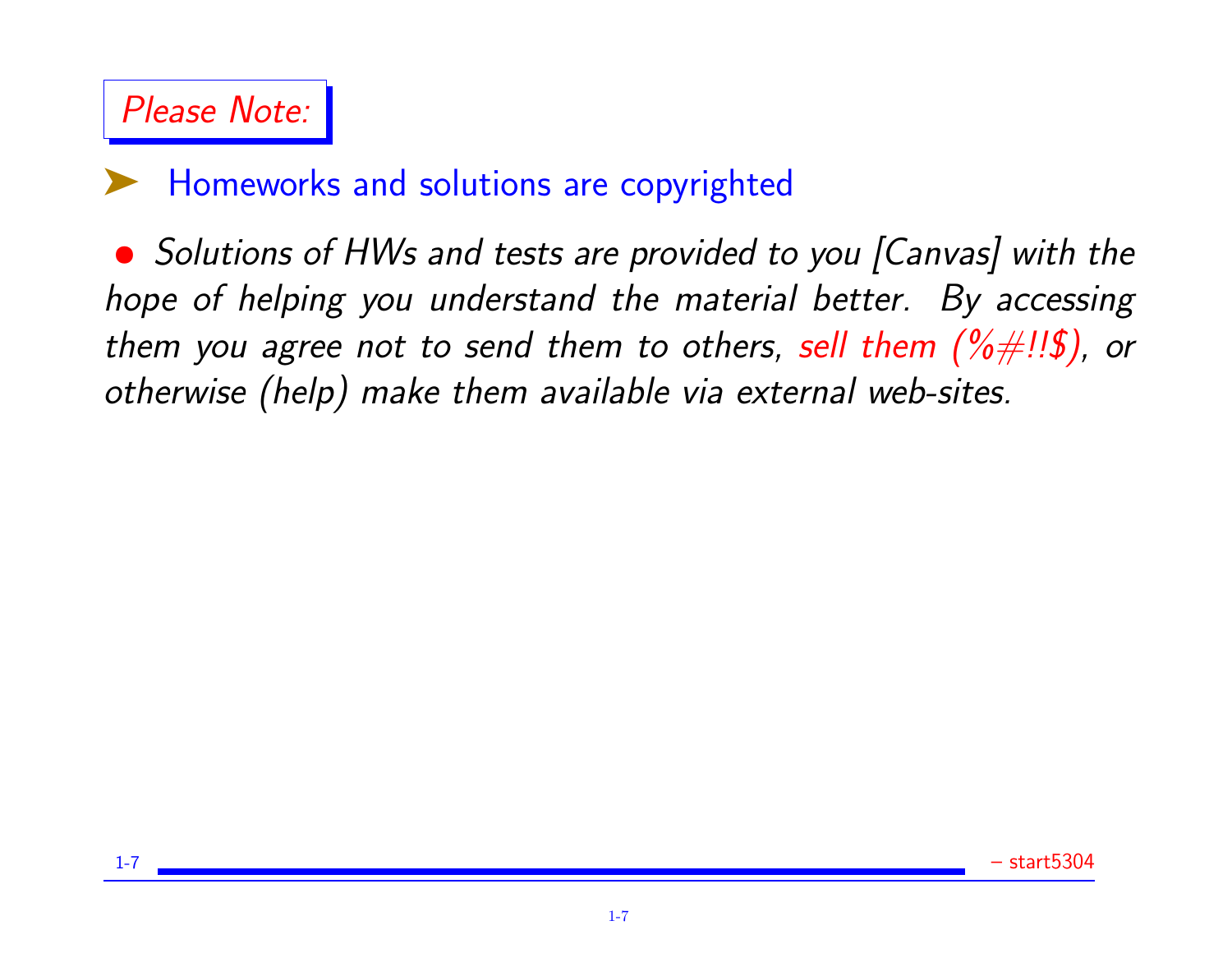#### About lecture notes:

Lecture notes (like this first set) will be posted on the class web-site – usually before the lecture.

➤ Note: format of notes used in class may be slightly different from the one posted – but contents are identical.

➤ Review them to get some understanding if possible before class.

- ➤ Read the relevant section (s) in one of the references listed
- Lecture note sets are grouped by topics rather than by lecture.

In the notes the symbol  $\mathbb{Z}_{1}$  indicates suggested easy exercises or questions – often [not always] done in class.

➤ Each set will have a supplement which includes solutions to some of these exercises – possibly additional notes/comments.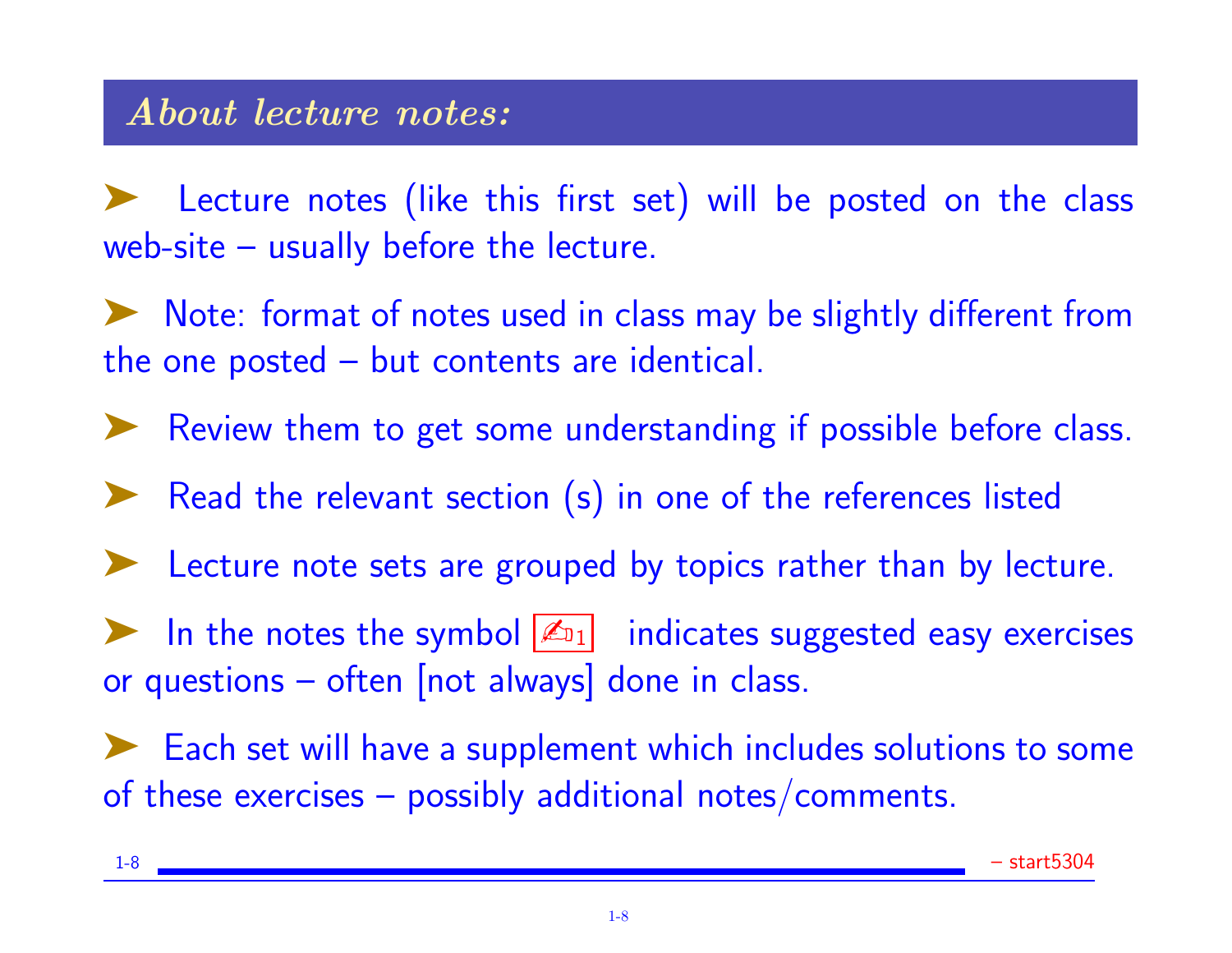#### Occasional in-class practice exercises

- Posted in advance see HWs web-page
- Do them before class. No need to turn in anything. But...
- ➤ ... prepare for an occasional follow-up Quiz [not graded]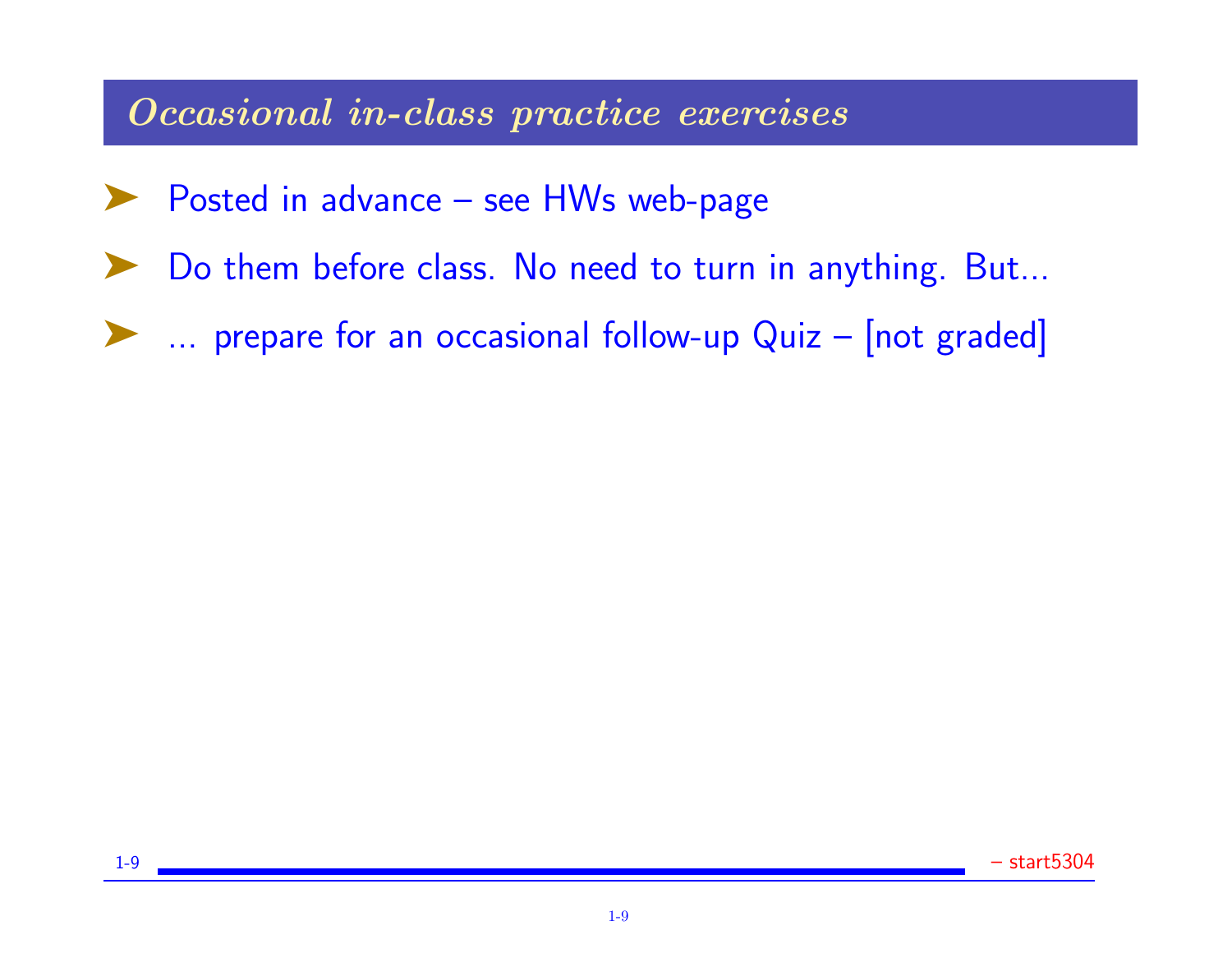### Matlab

- ➤ You will need to use matlab for testing algorithms.
- Some documentation is posted in the (class) matlab folder.
- Most important:
- ➤ .. I post the matlab diaries used for the demos (if any).

• If you do not know matlab at all and have difficulties with it talk to me or the TA at office hours. All you may need is some initial help to get you started.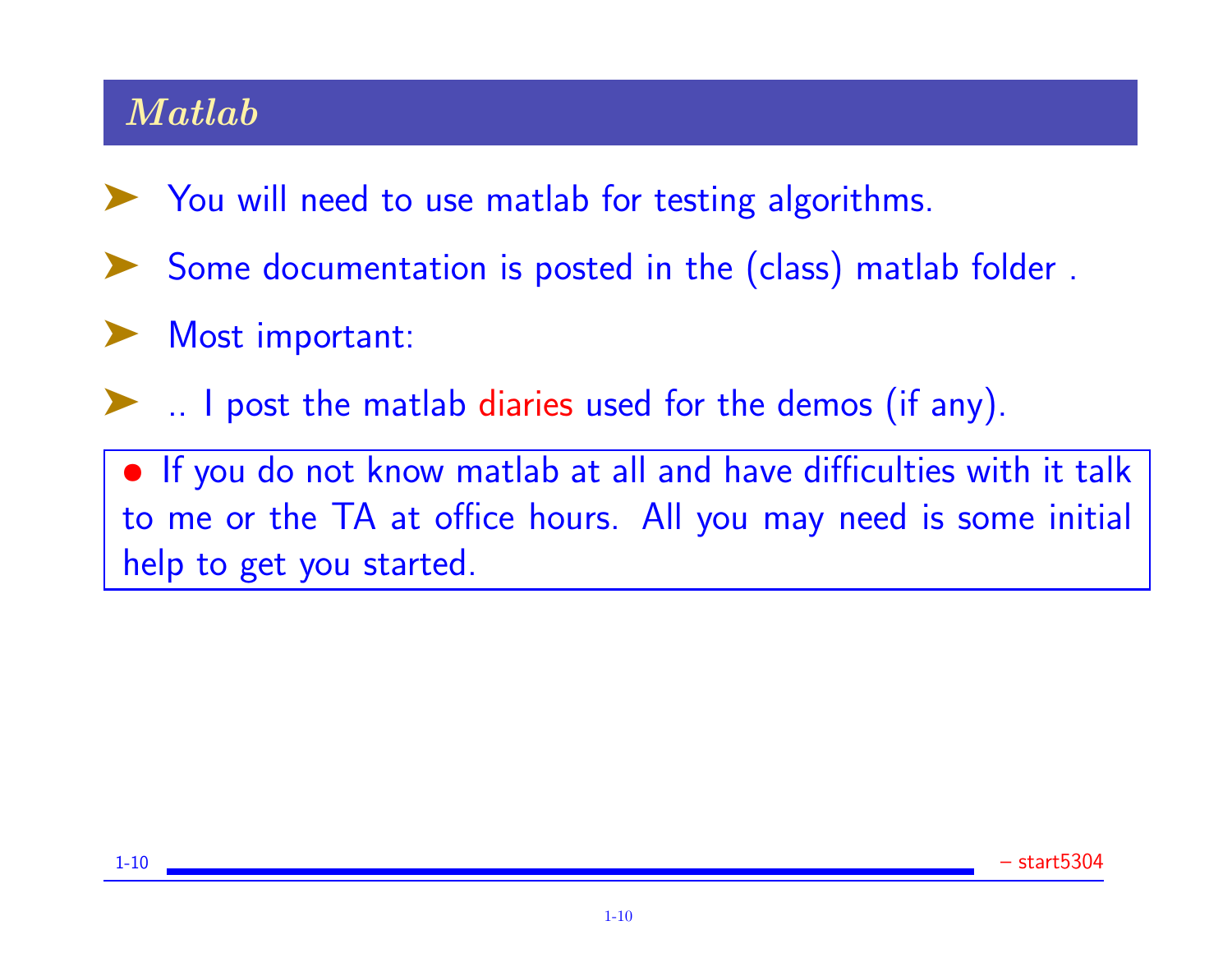#### Final remarks on lecture notes

➤ These notes are 'evolving'. Please do not hesitate to report errors and/or provide feedback on content.

◆ On occasion I will repost lecture notes with changes/additions

How to study for this course:

1) Rely primarily on lecture notes as a starting point. Use other sources [e.g., (online) books] to get a deeper understanding.

2) Do the practice exercises indicated in lecture notes  $+$  the occasional practice exercise sets before class.

3) Ask questions! Participate in discussions (office hours, canvas, ...)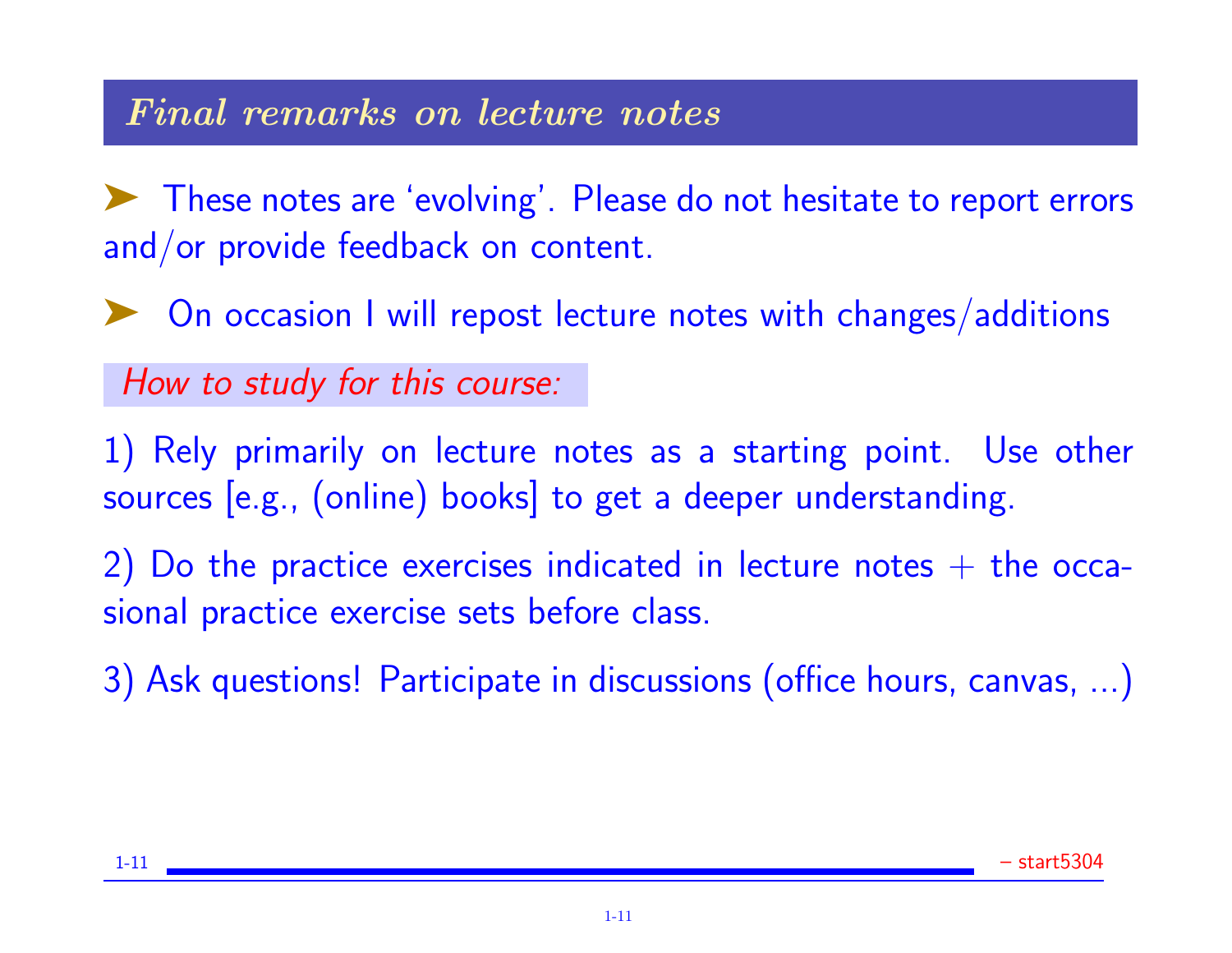### Zoom ( & Canvas) etiquette

➤ Please make sure you are on mute when not communicating with class (make sure to unmute after you ask a question)

◆ You can also use 'chat' for quick questions || will make sure to check those regularly]

➤ When possible, it is suggested that you switch the video on for interactive class activities. Suggestion: Use zoom backgrounds

Priority: Maintain an inclusive and good learning atmosphere

➤ Be courteous. Everyone should feel comfortable asking questions or offering useful comments either on Zoom or in Canvas discussions.

If there is an outage  $[zoom, internet,...]$  stay tuned  $+$  try to reconnect. In worst case: I will re-record lecture and post it.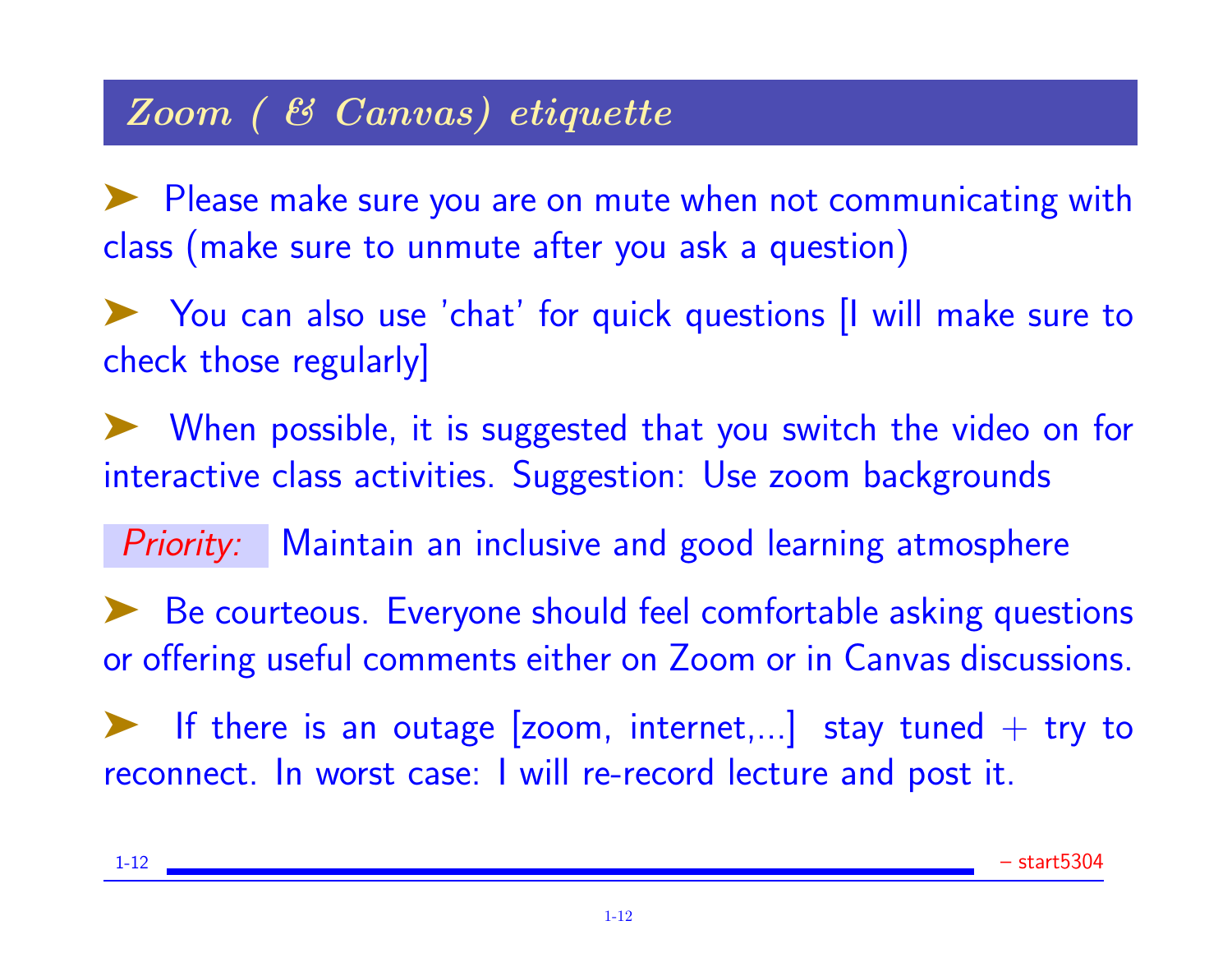→ Do read syllabus info on University rules on privacy (sharing of Zoom videos etc.)

◆ Canvas discussions will be organized by topics

➤ The Zoom office hours will be open to all without "waiting room". We will see how this works and make changes as needed.

For private office hours: contact us [email]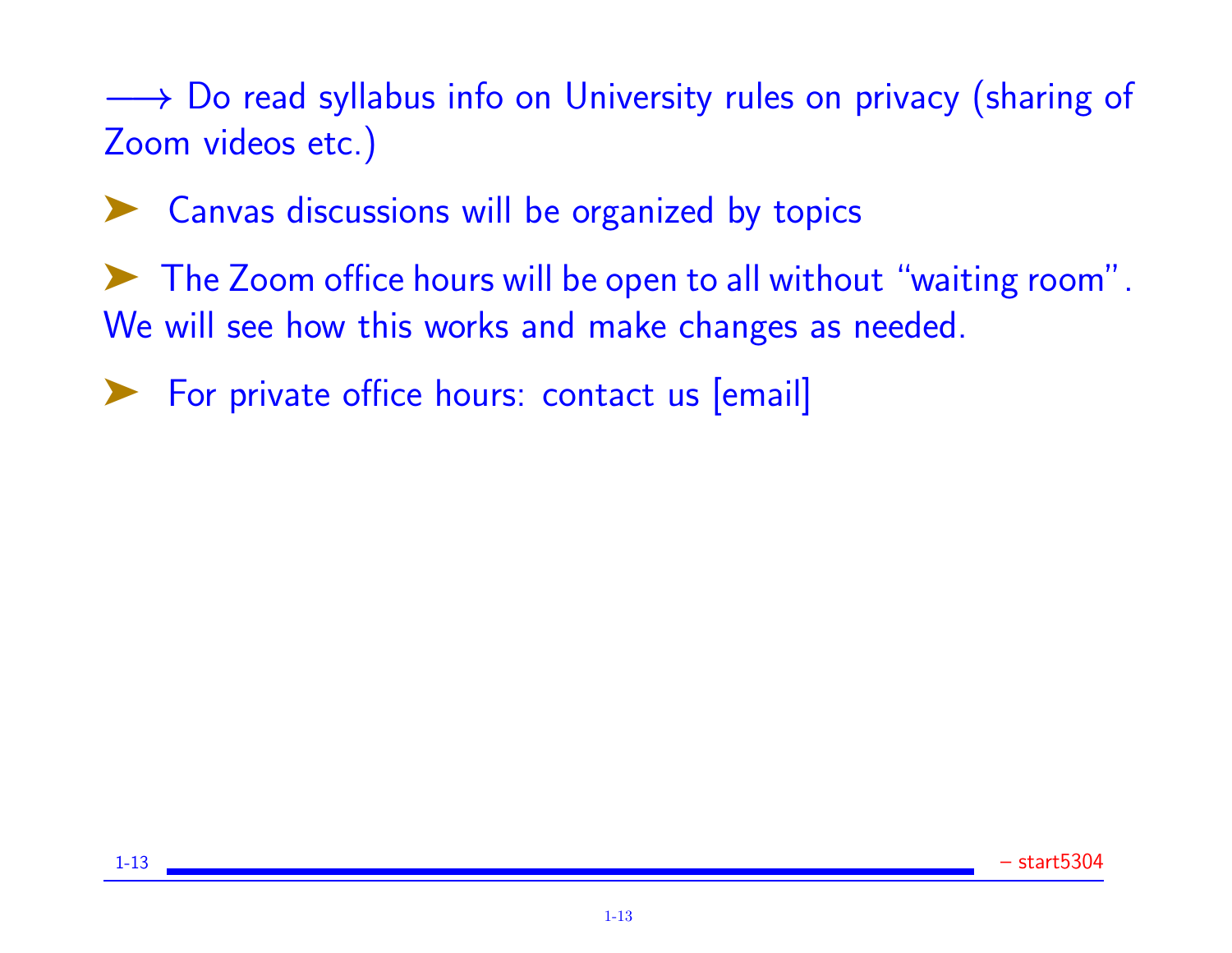# GENERAL INTRODUCTION

- Background: Linear algebra and numerical linear algebra
- Types of problems to be seen in this course
- Mathematical background matrices, eigenvalues, rank, ...
- Types of matrices, structutred matrices,
- Vector norms, matrix norms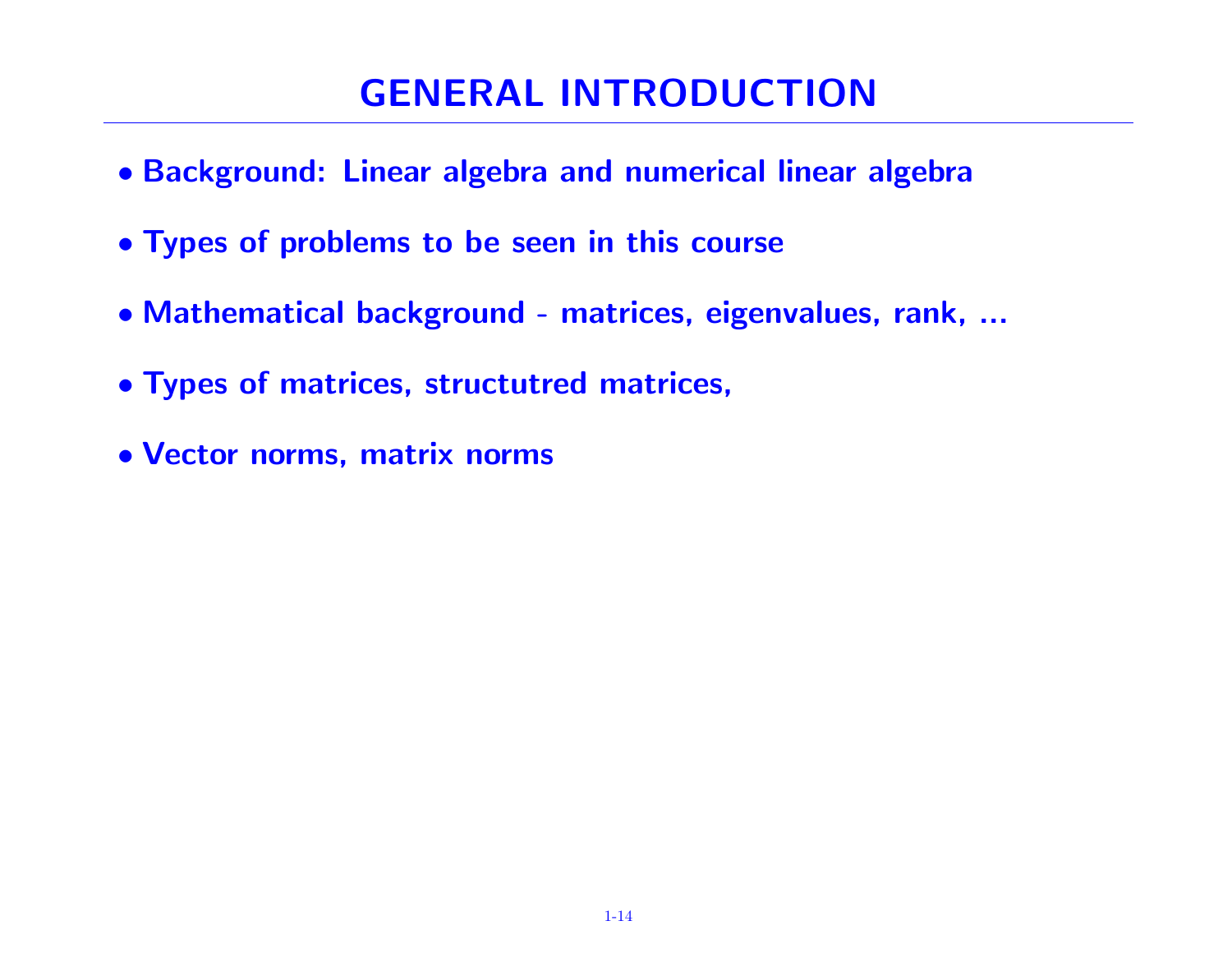This course is about Matrix algorithms or "matrix computations"

➤ It involves: algorithms for standard matrix computations (e.g. solving linear systems) - and their analysis (e.g., their cost, numerical behavior, ..)

➤ Matrix algorithms pervade most areas of science and engineering.

In computer science: recent increase of interest in matrix algorithms for data mining, information retrieval, search engines, pattern recognition, graphics, ...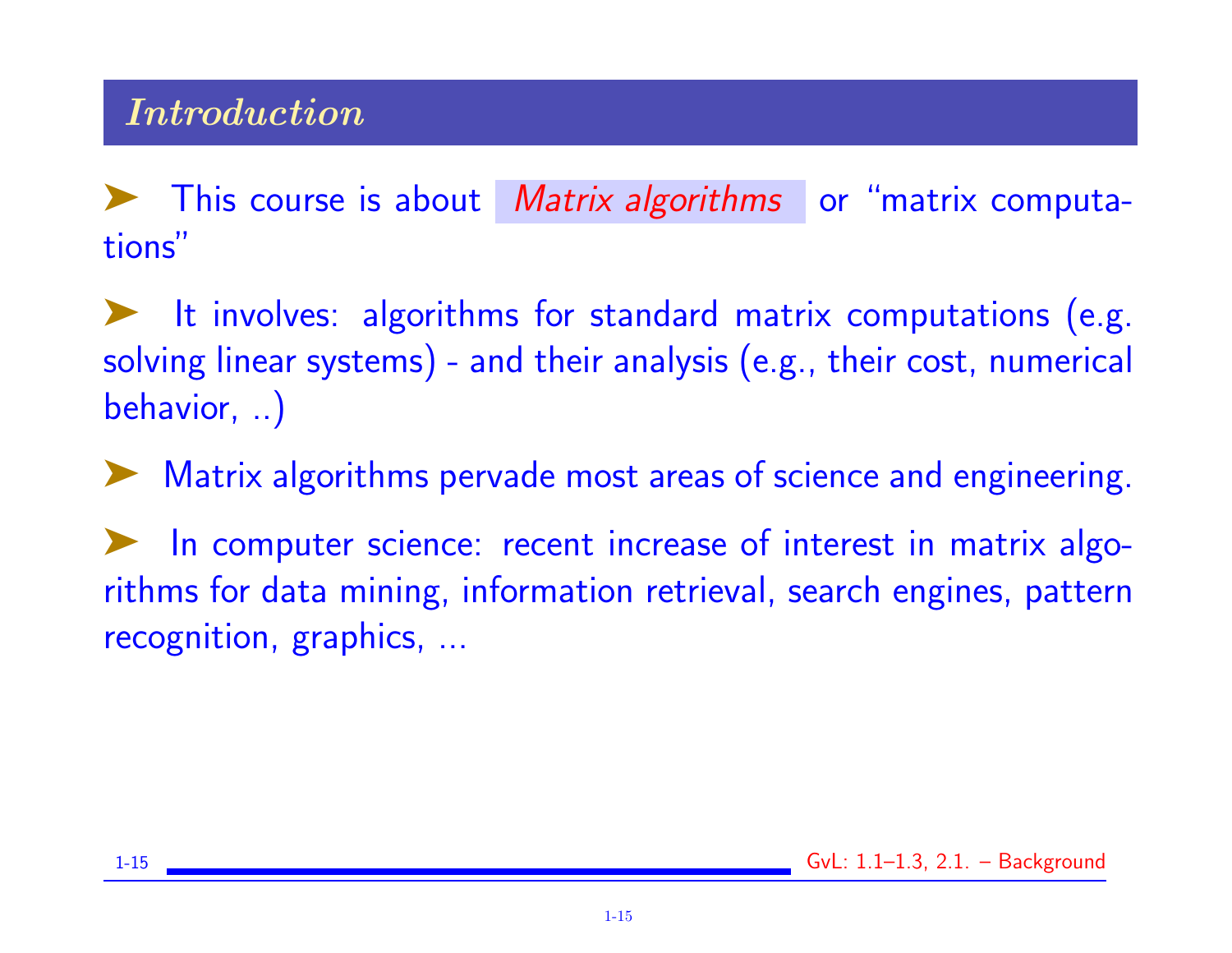### Examples

### Modern version of an old problem

A set of 12 coins containing nickels (5c each), dimes (10c each) and quarters (25c each) totals to \$1.45. In addition, the total without the nickels amounts to \$1.25. How many of each coin are there?

▶ Problem type: Linear system

Solution: The system you get is: 
$$
\begin{pmatrix} 5 & 10 & 25 \ 1 & 1 & 1 \ 0 & 10 & 25 \end{pmatrix} \begin{pmatrix} x_n \ x_d \ x_q \end{pmatrix} = \begin{pmatrix} 145 \ 12 \ 125 \end{pmatrix}
$$
  
where  $x_n = \#$  nickels,  $x_d = \#$  dimes,  $x_q = \#$  quarters  
 $\boxed{\mathbb{Z}_{11}}$  And the solution is: ?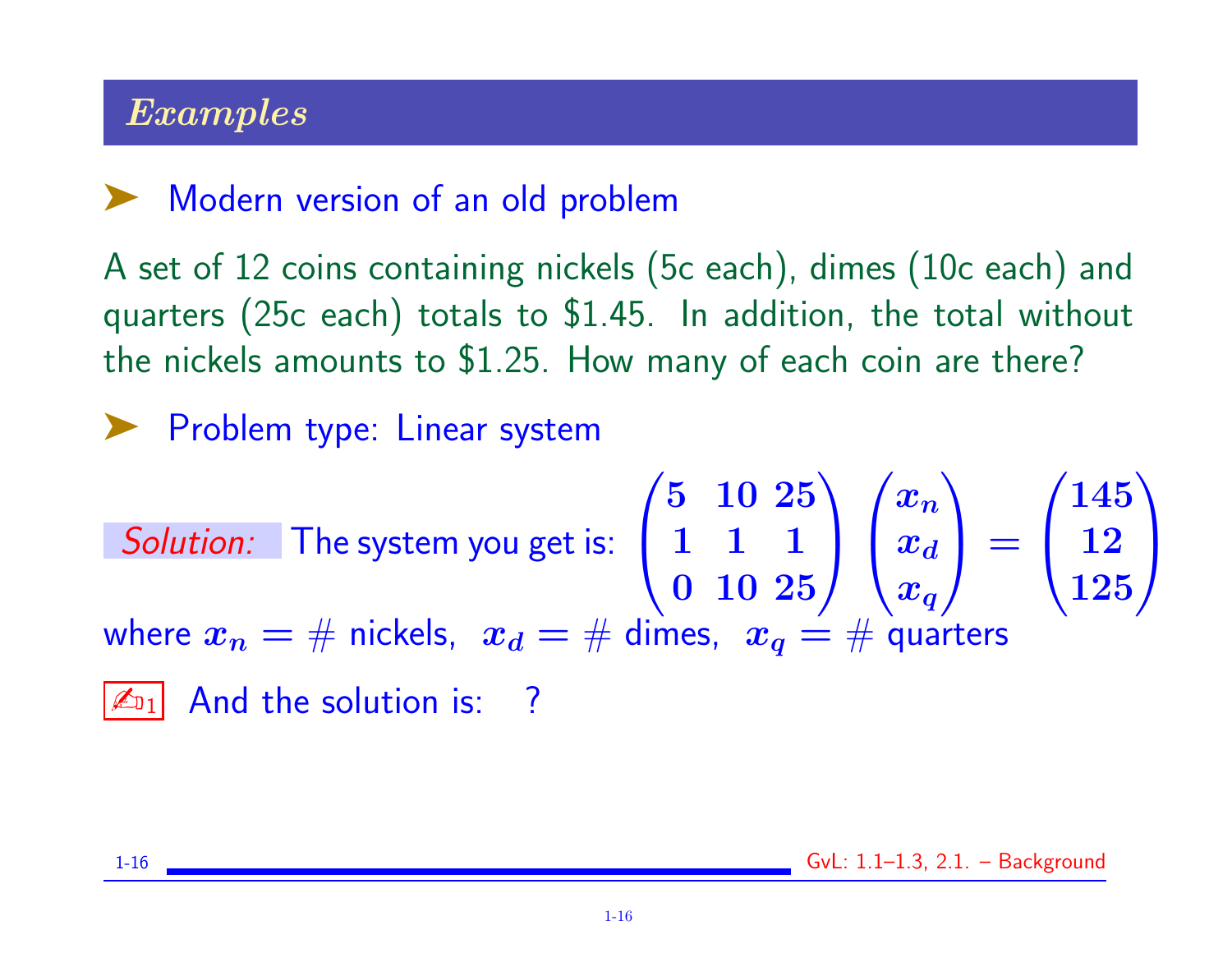### ➤ Pagerank of Webpages (21st cent AD)

If one were to do a random walk from web page to web page, following each link on a given web page at random with equal likelihood, which are the pages to be encountered this way most often?



➤ Problem type: (homogeneous) Linear system. Eigenvector problem.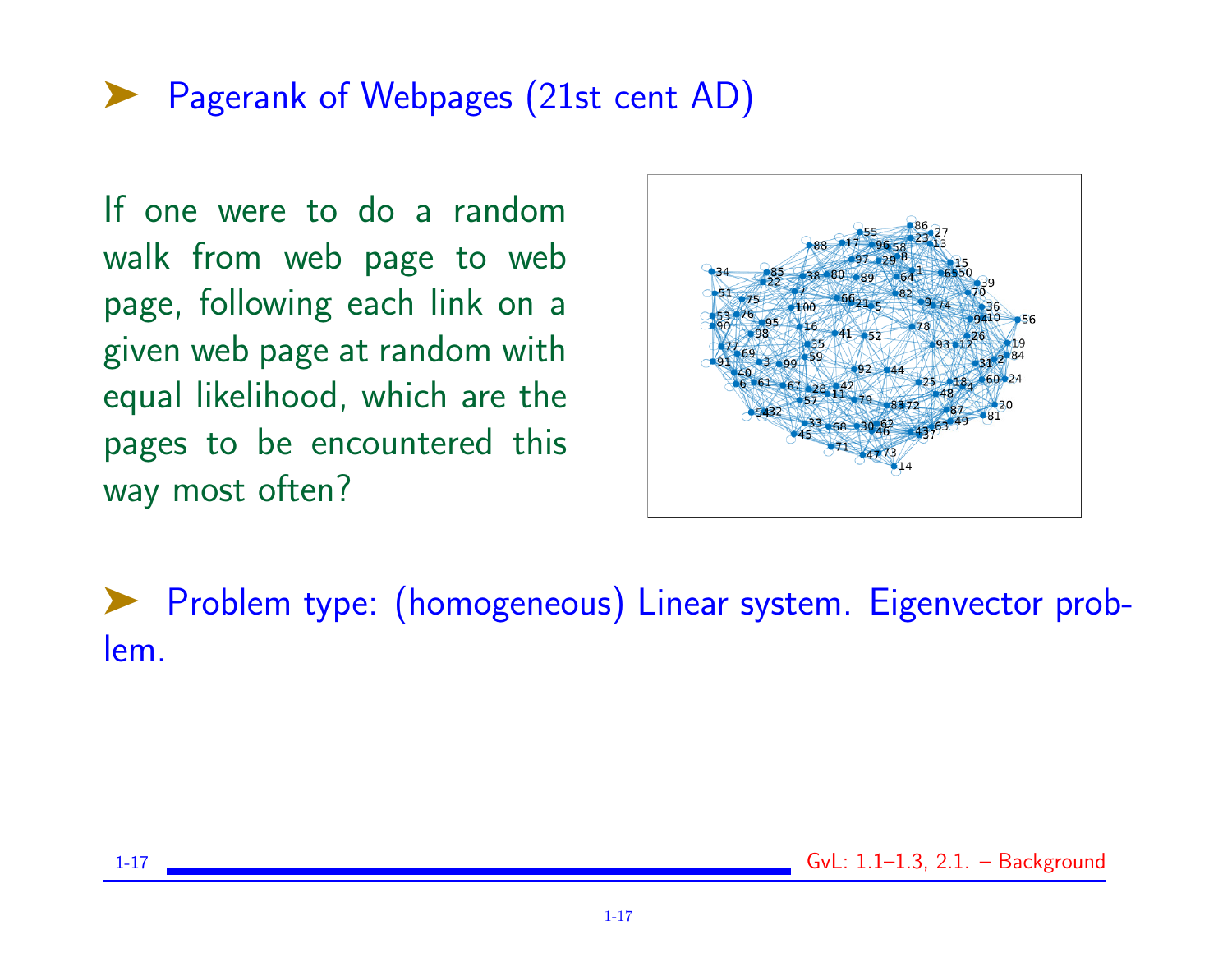# ➤ Vibrations in mechanical systems. See: [www.cs.umn.edu/~saad/eig\\_book\\_2ndEd.pdf](www.cs.umn.edu/~saad/eig_book_2ndEd.pdf)

Problem: Determine the vibration modes of the mechanical system [to avoid resonance]. See details in Chapter 10 (sec. 10.2) of above reference.



➤ Problem type: Eigenvalue Problem

1-18 GvL: 1.1–1.3, 2.1. – Background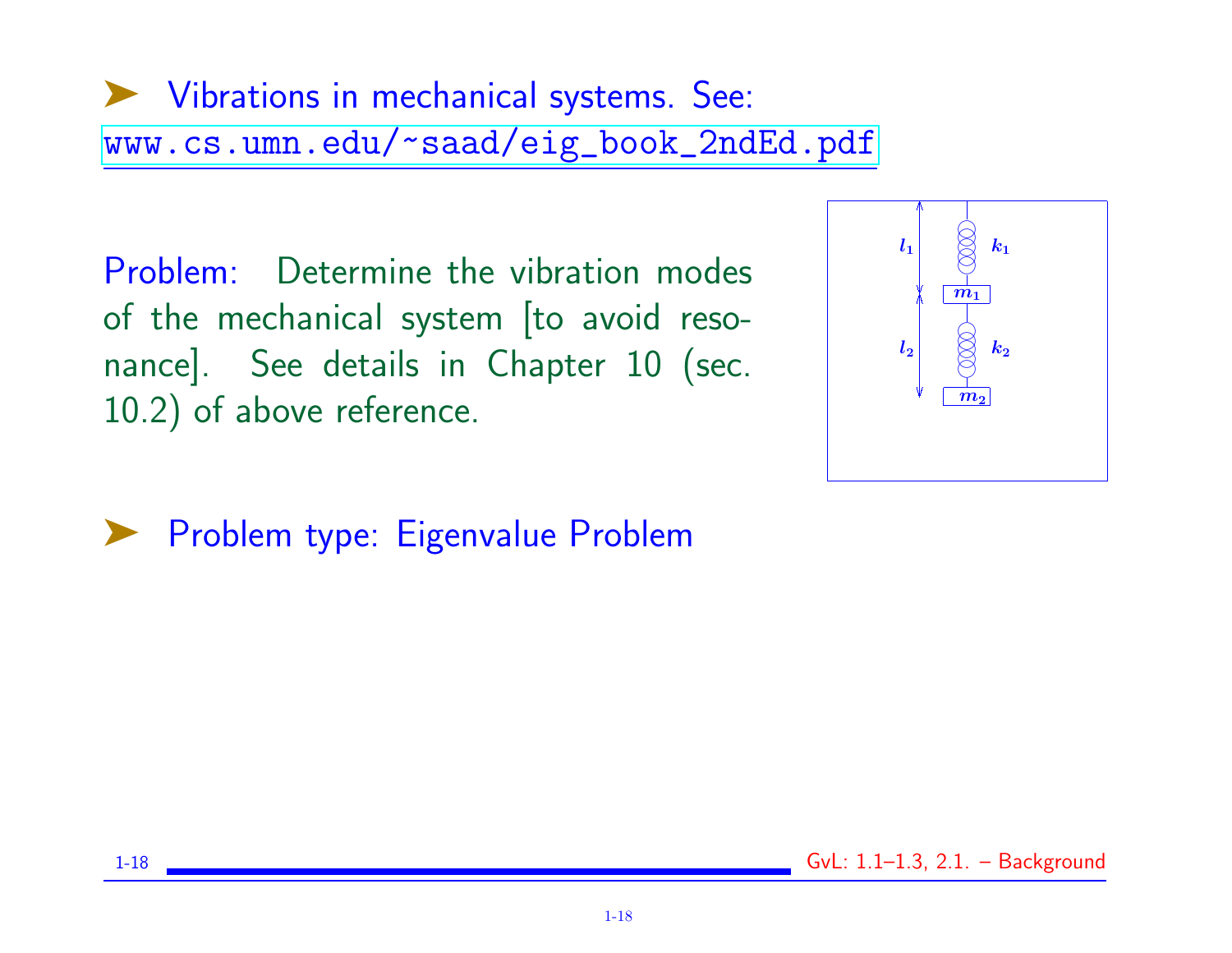▶ Electrical circuits / Power networks, .. [Kirchhiff's voltage Law]



Problem: Determine the loop currents in a an electrical circuit using Kirchhoff's Law  $(V = RI)$ 

▶ Problem type: Linear System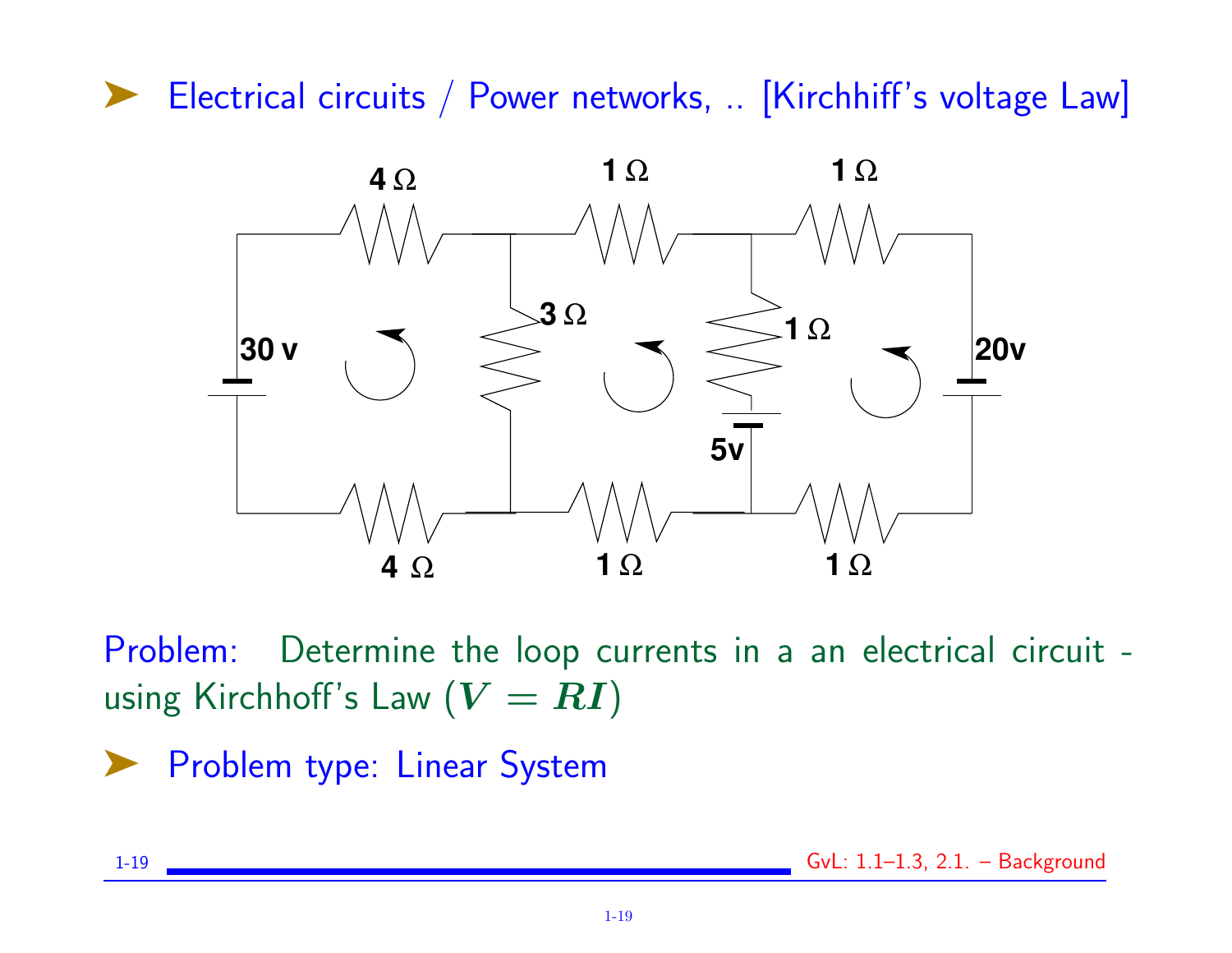### Examples (cont.)

Method of least-squares (inspired by first use of least squares ever, by Gauss around 1801)

A planet follows an elliptical orbit according to  $ay^2 + bxy + cx +$  $dy\,+\,e\,\,=\,\,x^2$  in cartesian coordinates. Given a set of noisy observations of  $(x, y)$  positions, compute  $a, b, c, d, e$ , and use to predict future positions of the planet. This least squares problem is nearly rank-deficient and hence very sensitive to perturbations in the observations.

➤ Problem type: Least-Squares system

Read Wikipedia's article on planet ceres: [http://en.wikipedia.org/wiki/Ceres\\_\(dwarf\\_planet\)](http://en.wikipedia.org/wiki/Ceres_(dwarf_planet))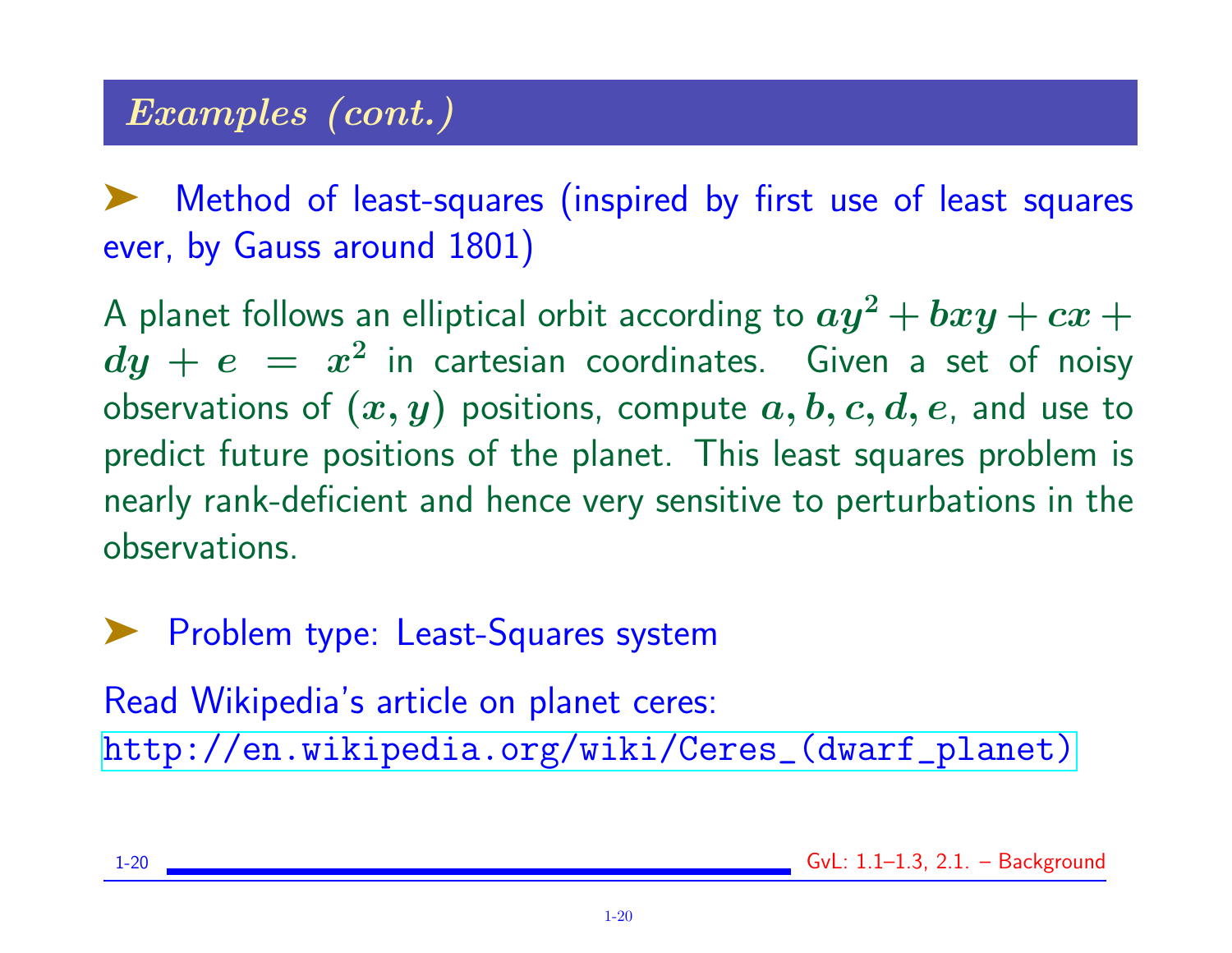#### Dynamical systems and epidemiology

A set of variables that fill a vector  $y$  are governed by the equation

$$
\frac{dy}{dt}=Ay
$$

Determine  $y(t)$  for  $t > 0$ , given  $y(0)$  [called 'orbit' of y]

▶ Problem type: (Linear) system of ordinary differential equations.

Solution: 
$$
y(t) = e^{tA}y(0)
$$

Involves exponential of  $A$  [think Taylor series], i.e., a matrix function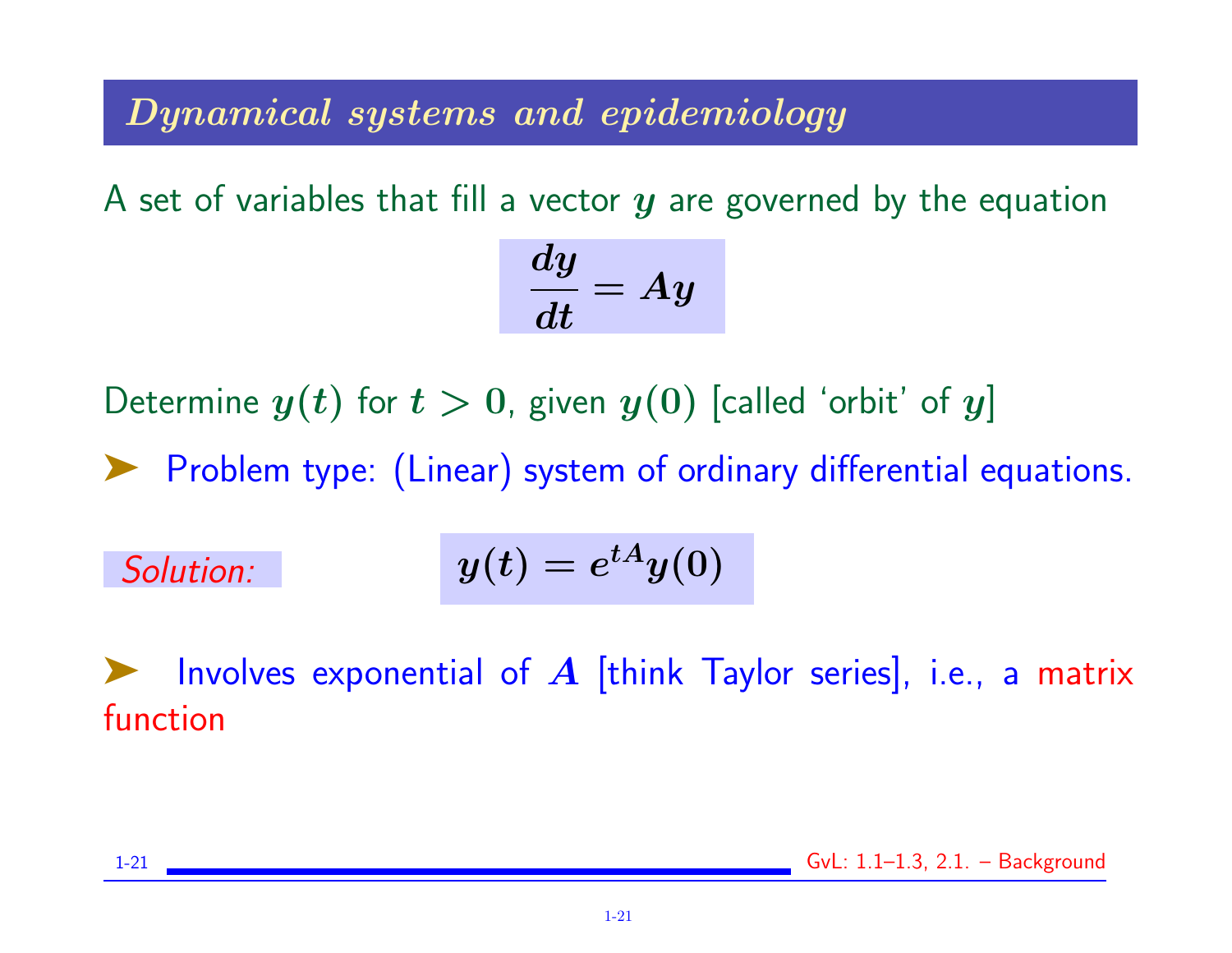- ➤ This is the simplest form of dynamical systems (linear).
- ➤ Consider the slightly more complex system:

$$
\frac{dy}{dt}=A(y)y
$$

- ➤ Nonlinear. Requires 'integration scheme'.
- ➤ Next: a little digression into our interesting times...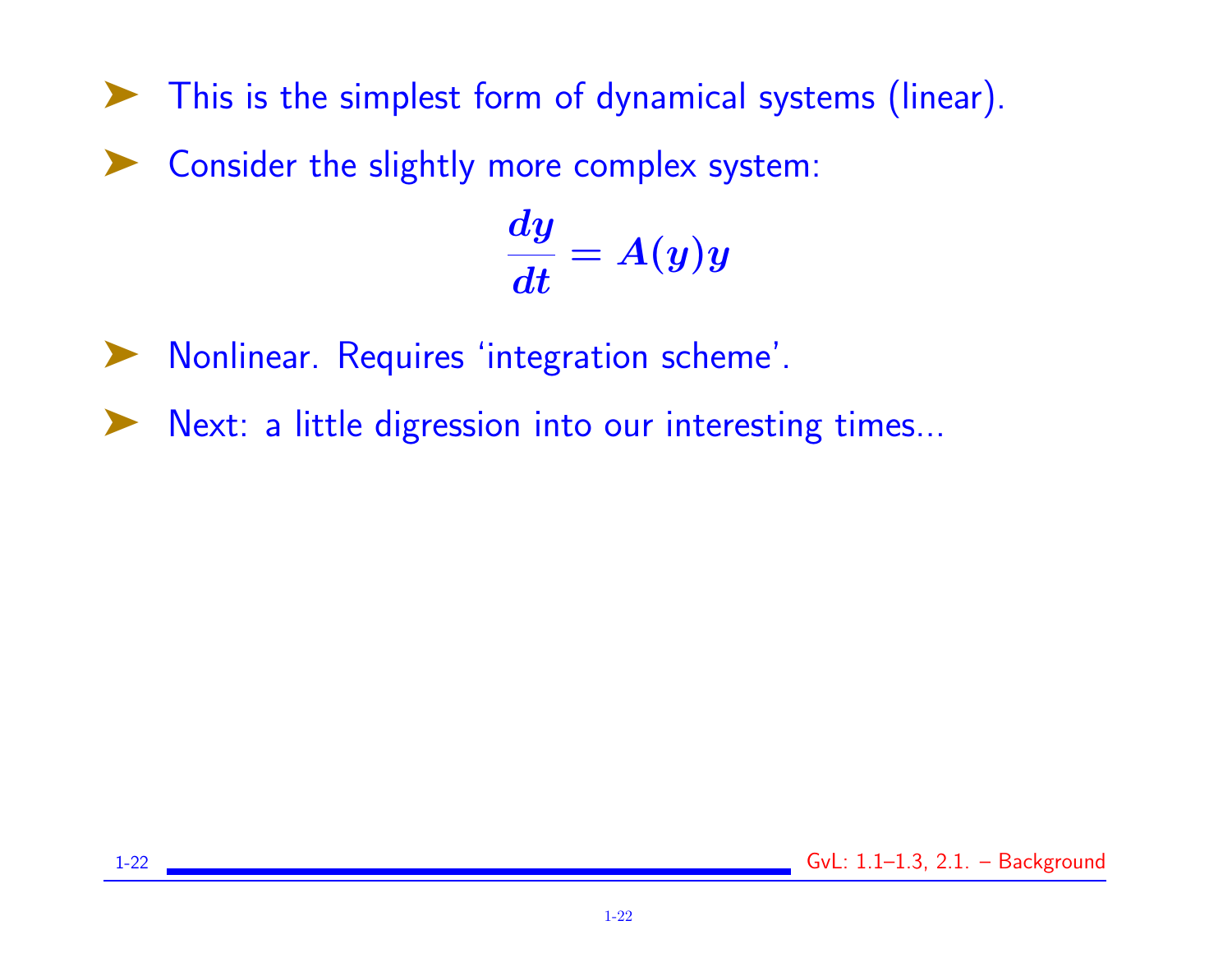#### Example: The SIR model in epidemiology

A population of  $N$  individuals, with  $N = S + I + R$  where:

S Susceptible population. These are susecptible to being contaminated by others (not immune).

I Infectious population: will contaminate susceptible individuals.

 $R$  'Removed' population: either deceased or recovered. These will no longer contaminate others.

**Three** equations:  $\overline{dS}$  $\frac{dS}{dt}=-\beta I S;\;\;\;\frac{dI}{dt}=(\beta S-\mu)I;\;\;\;\frac{dR}{dt}$  $\frac{d\boldsymbol{R}}{dt}=\mu\boldsymbol{I}$ 

 $1/\mu$  = infection period [e.g. 5 days].  $\beta = \mu R_0/N$  where  $R_0$  = reproduction number. Details in class.

1-23 GvL: 1.1–1.3, 2.1. – Background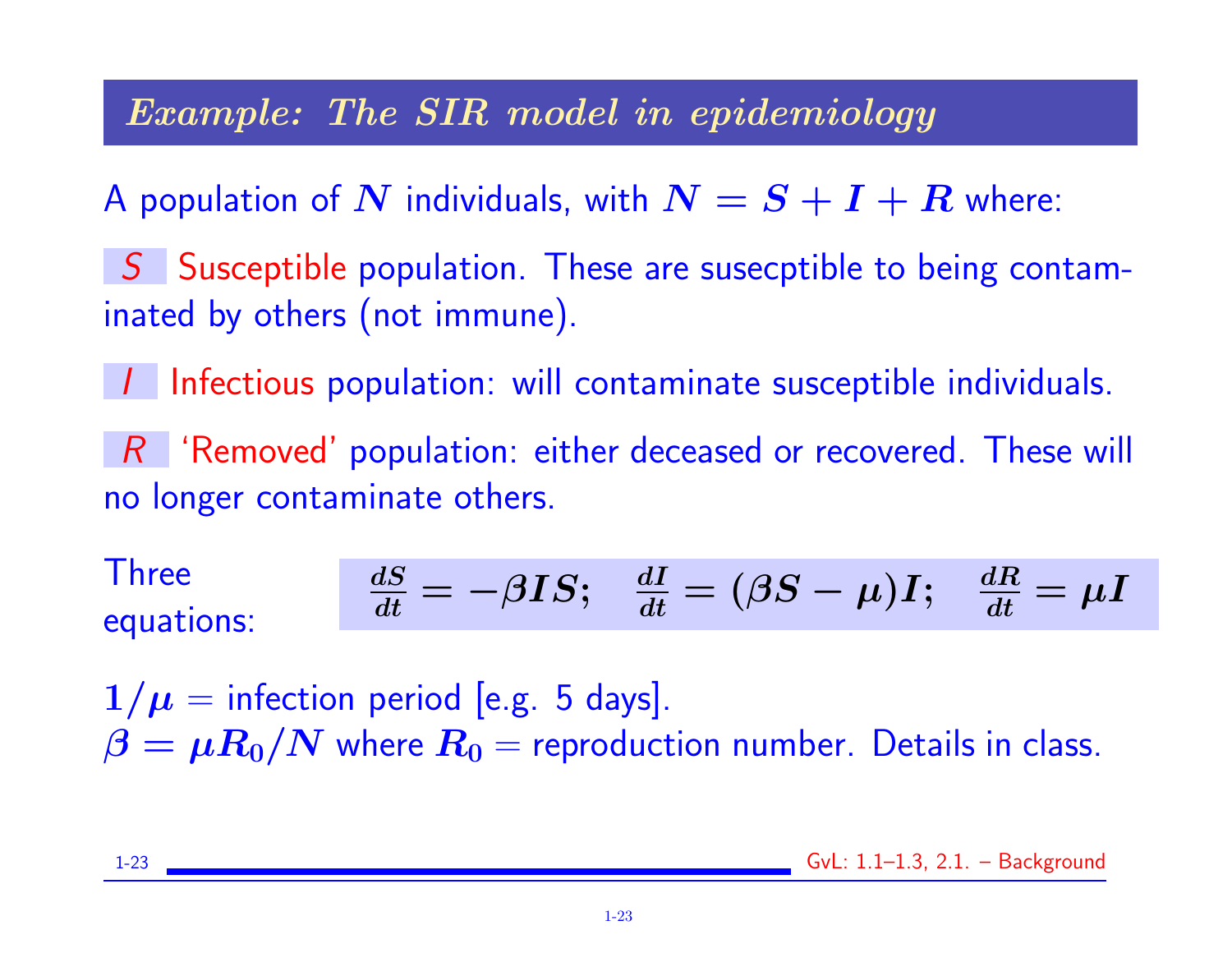# $\blacktriangleright$  The importance of reducing  $R_0$  (a.k.a. "social distancing"):



1-24 GvL: 1.1–1.3, 2.1. – Background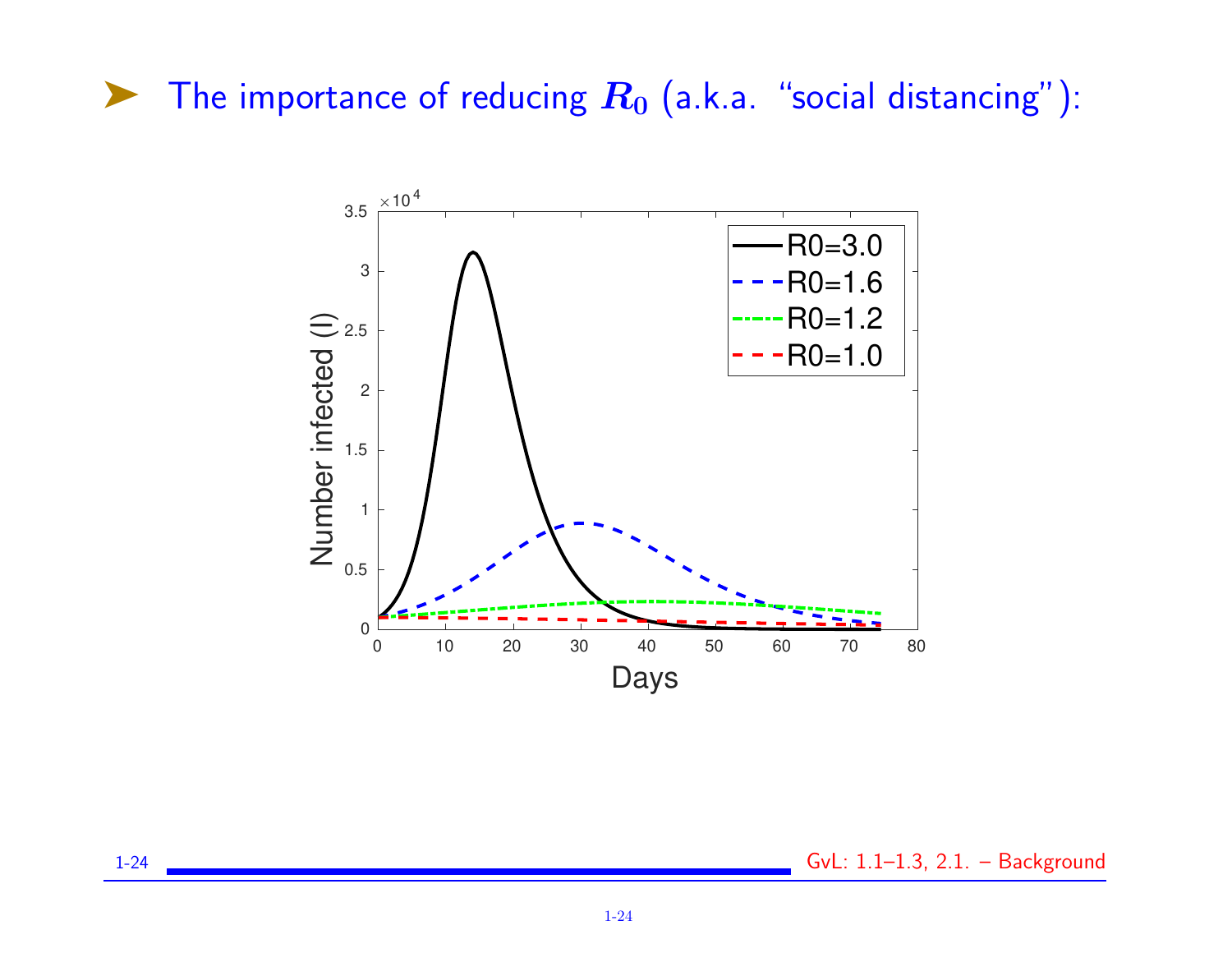Typical Large-scale problem (e.g. Fluid flow)



1-25 GvL: 1.1–1.3, 2.1. – Background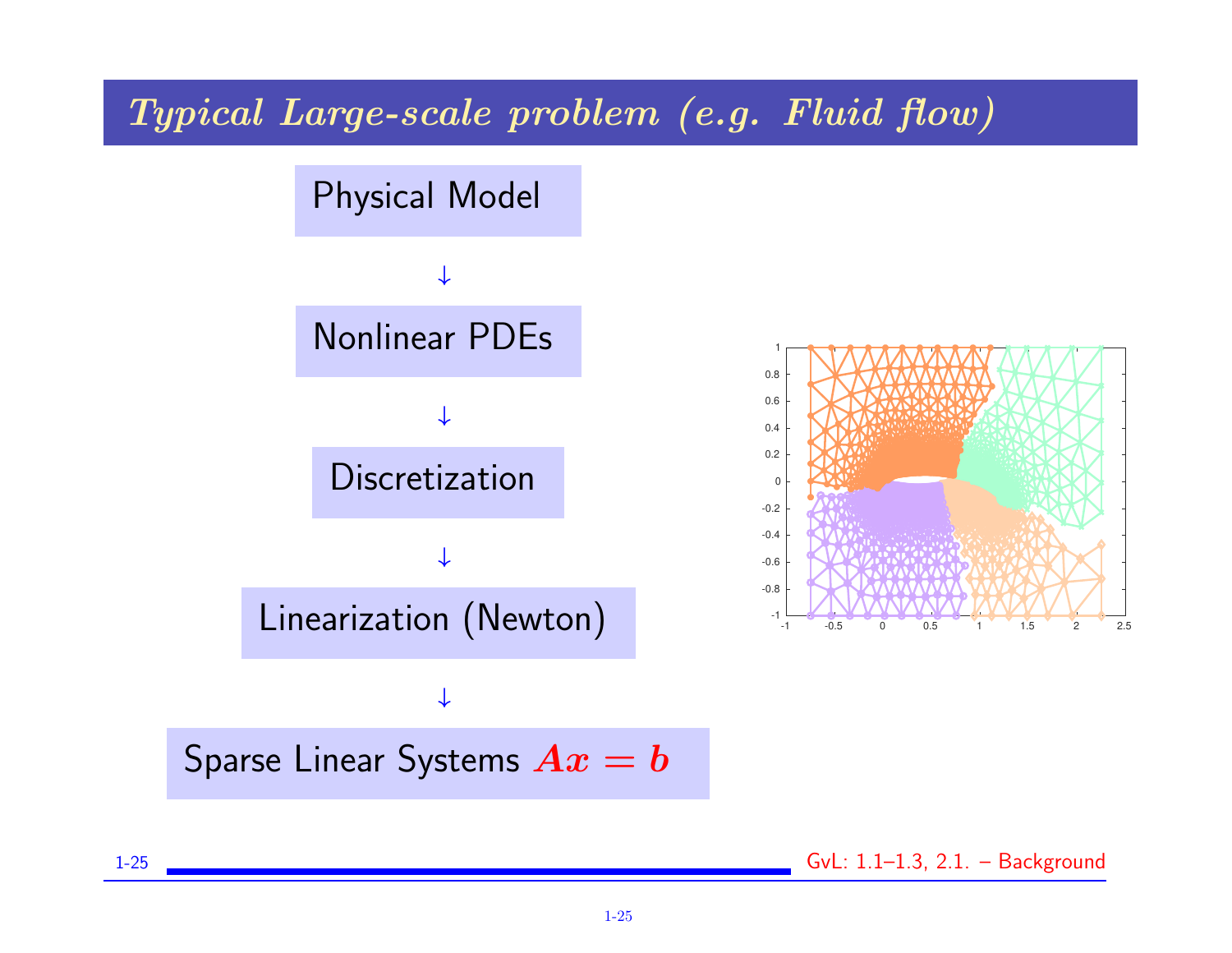#### Background in linear algebra

#### ▶ Review vector spaces.

A vector subspace of  $\mathbb{R}^n$  is a subset of  $\mathbb{R}^n$  that is also a real vector space. The set of all linear combinations of a set of vectors  $G = \{a_1, a_2, \ldots, a_q\}$  of  $\mathbb{R}^n$  is a vector subspace called the linear span of  $G$ ,

F If the  $a_i$ 's are linearly independent, then each vector of  $\operatorname{span}\{G\}$ admits a unique expression as a linear combination of the  $\bm{a_i}$ 's. The set  $G$  is then called a *basis*.

 $\mathbb{Z}_{22}$  Recommended reading: Sections  $1.1 - 1.6$  of

[www.cs.umn.edu/~saad/eig\\_book\\_2ndEd.pdf](www.cs.umn.edu/~saad/eig_book_2ndEd.pdf)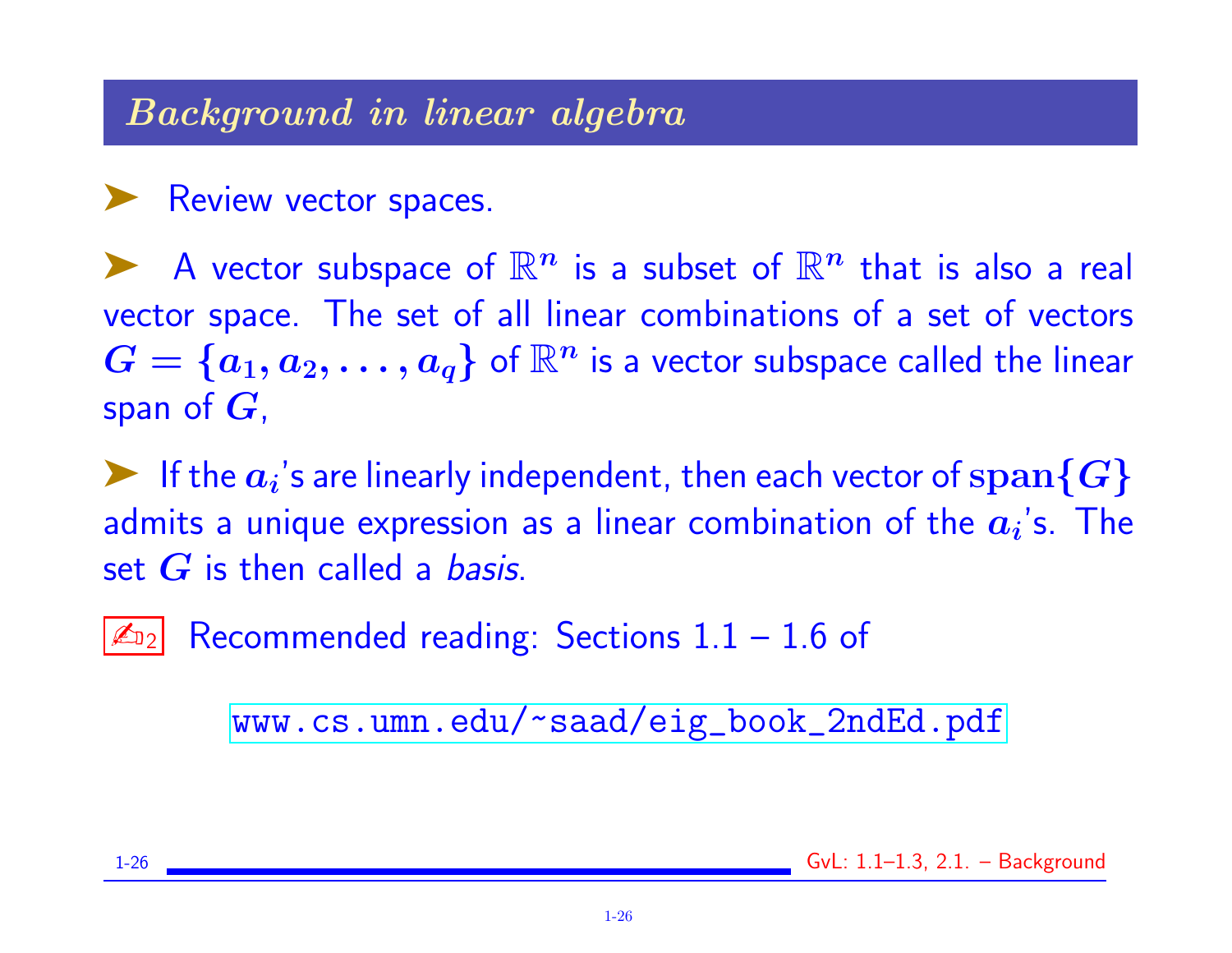#### **Matrices**

A real  $m \times n$  matrix A is an  $m \times n$  array of real numbers

$$
a_{ij},\;\;i=1,\ldots,m,\;j=1,\ldots,n.
$$

Set of  $m \times n$  matrices is a real vector space denoted by  $\mathbb{R}^{m \times n}$ .

➤ Complex matrices defined similarly.

➤ A matrix represents a linear mapping between two vector spaces of finite dimension  $n$  and  $m$ :

$$
x\in\mathbb{R}^n~~\longrightarrow~~y=Ax\in\mathbb{R}^m
$$

Recall: this mapping is linear [what does it mean?] Recall: Any linear mapping from  $\mathbb{R}^n$  to  $\mathbb{R}^m$  \*is\* a matrix vector product

| - - - | ''<br>المستقبل والمستقبل<br>OVERLE AND<br>$    -$ |
|-------|---------------------------------------------------|
|       |                                                   |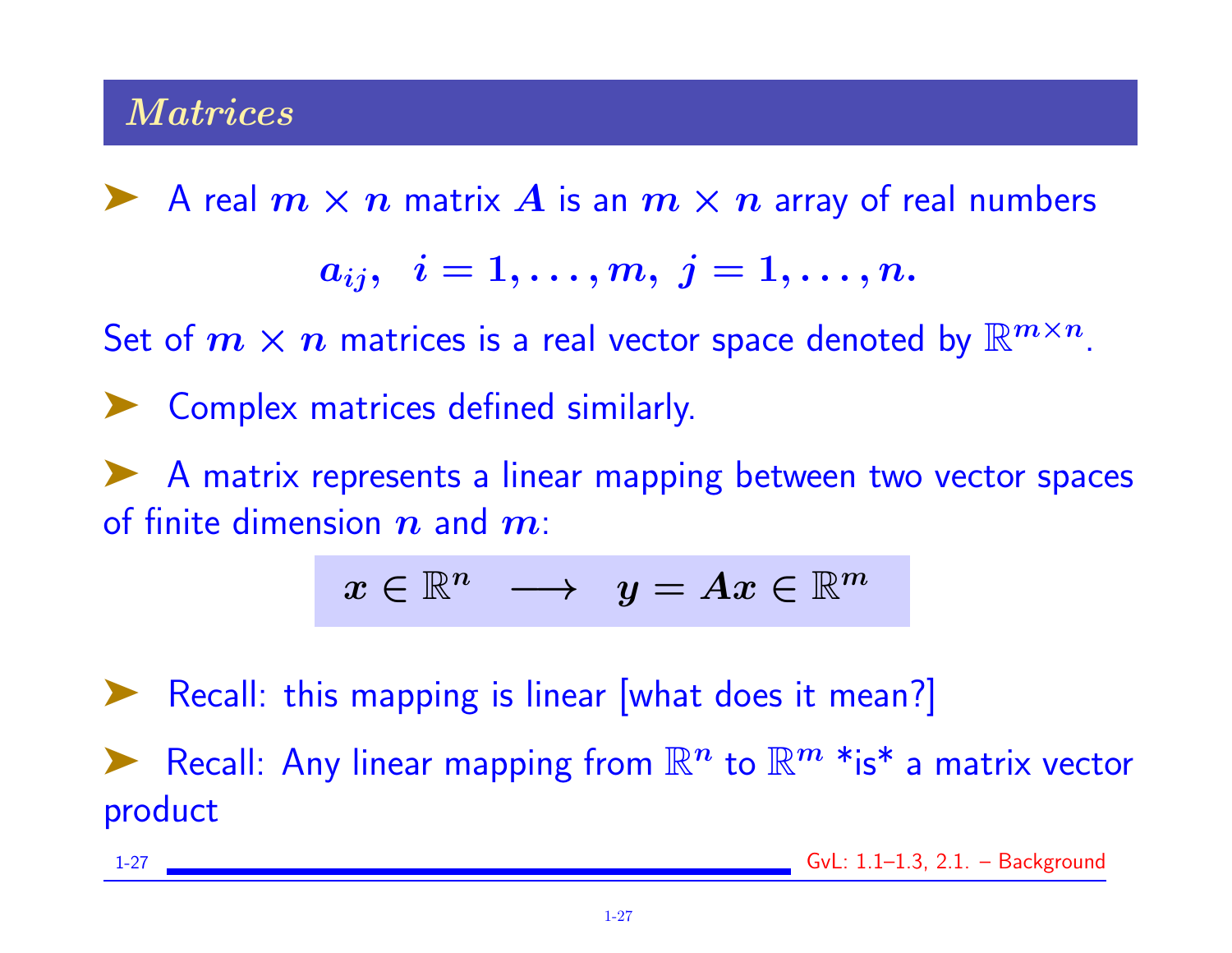#### Operations:

Addition: 
$$
C = A + B
$$
, where  $A, B, C \in \mathbb{R}^{m \times n}$  and  
 $c_{ij} = a_{ij} + b_{ij}$ ,  $i = 1, 2, ..., m$ ,  $j = 1, 2, ..., n$ .

Multiplication by a scalar:  $C = \alpha A$ , where

 $c_{ij} = \alpha a_{ij}, \quad i = 1, 2, \ldots m, \quad j = 1, 2, \ldots n.$ 

Multiplication by another matrix:

 $C = AB$ ,

where  $A \in \mathbb{R}^{m \times n},$   $B \in \mathbb{R}^{n \times p},$   $C \in \mathbb{R}^{m \times p}$ , and

$$
c_{ij}=\sum_{k=1}^n a_{ik}b_{kj}.
$$

1-28 GvL: 1.1–1.3, 2.1. – Background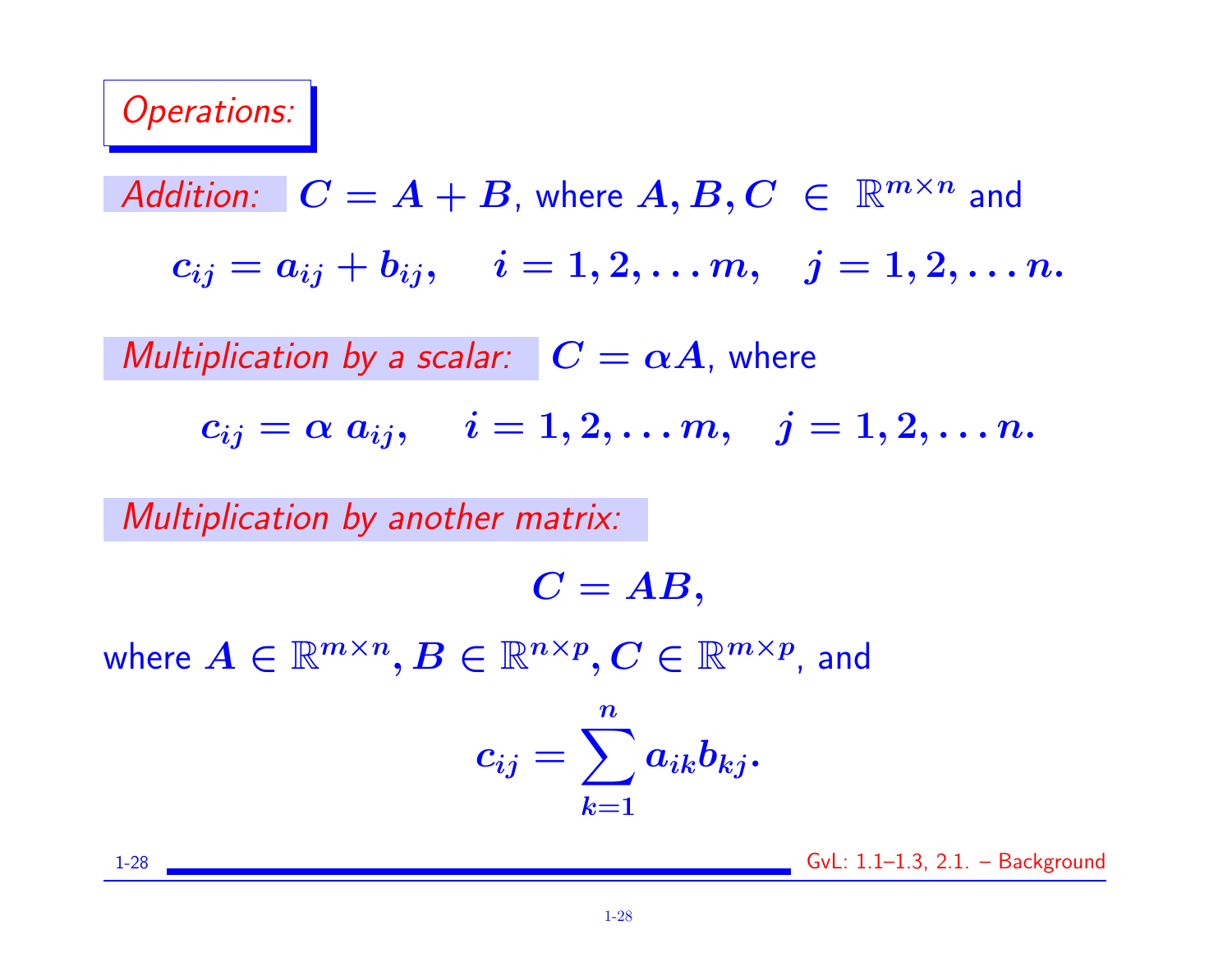Transposition: If  $A \in \mathbb{R}^{m \times n}$  then its transpose is a matrix  $C \in \mathbb{R}^{n \times m}$  with entries

$$
c_{ij}=a_{ji}, i=1,\ldots,n, \ j=1,\ldots,m
$$
  $A^T$ 

**Notation** 

Transpose Conjugate: for complex matrices, the transpose conjugate matrix denoted by  $A^H$  is more relevant:  $A^H = \bar{A}^T = A^T$ .

| $\mathbb{Z}_{\text{D3}}$ | $(A^T)^T =$ ? | $\mathbb{Z}_{\text{D7}}$ | $(ABC)^T =$ ?               |
|--------------------------|---------------|--------------------------|-----------------------------|
| $\mathbb{Z}_{\text{D4}}$ | $(AB)^T =$ ?  | $\mathbb{Z}_{\text{D8}}$ | True/False: $(AB)C = A(BC)$ |
| $\mathbb{Z}_{\text{D5}}$ | $(A^H)^H =$ ? | $\mathbb{Z}_{\text{D9}}$ | True/False: $AB = BA$       |
| $\mathbb{Z}_{\text{D6}}$ | $(A^H)^T =$ ? | $\mathbb{Z}_{\text{D1}}$ | True/False: $AA^T = A^TA$   |

1-29 GvL: 1.1–1.3, 2.1. – Background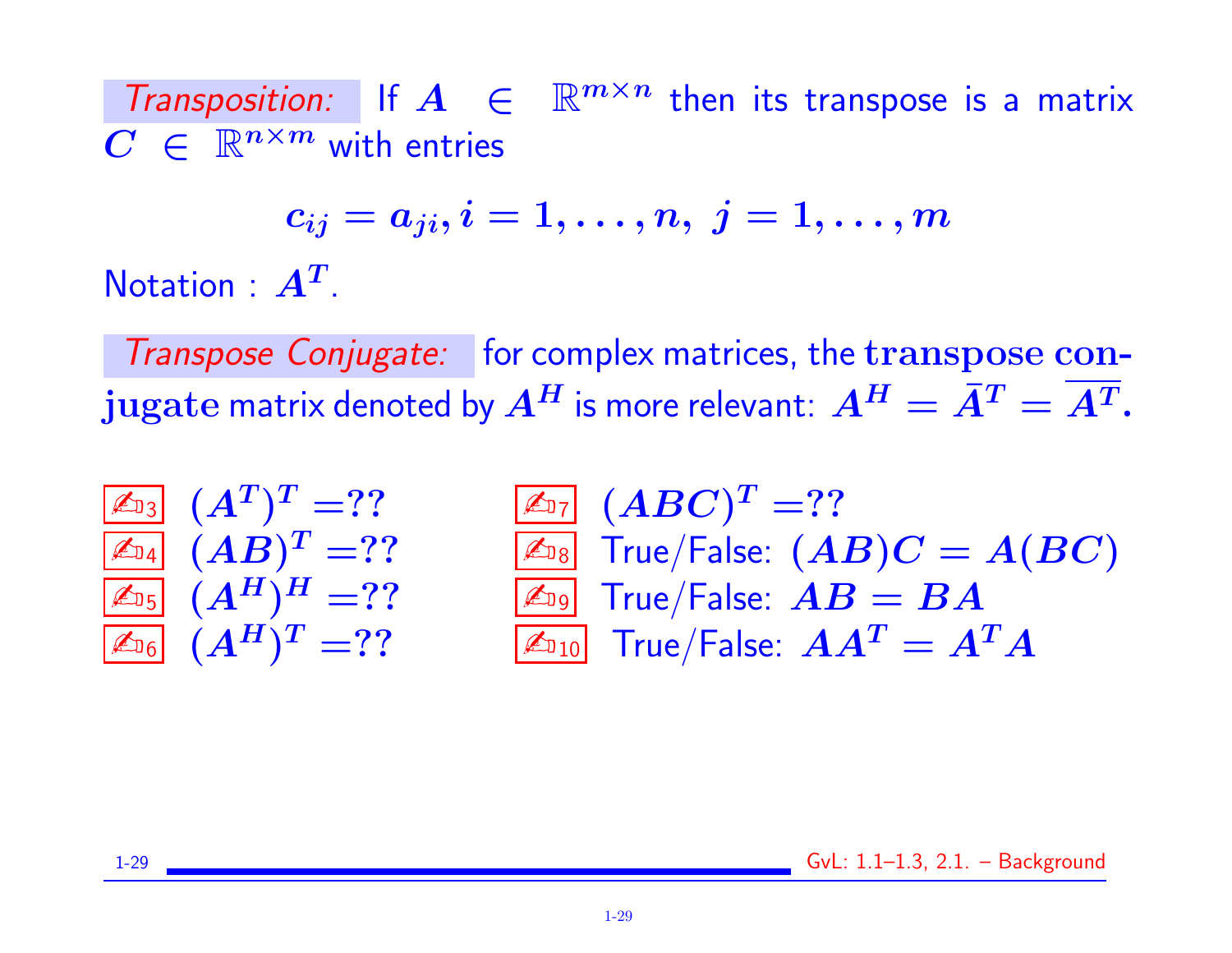Review: Matrix-matrix and Matrix-vector producs

- Recall definition of  $\boldsymbol{C} = \boldsymbol{A} \times \boldsymbol{B}$ .
- Recall what  $C$  represents [in terms of mappings]..
- Can do the product column-wise [Matlab notation used]:

$$
C_{:,j}=\sum_{k=1}^n b_{kj}A_{:,k}
$$

Can do it row-wise:

$$
C_{i,:}=\sum_{k=1}^n a_{ik}B_{k,:}
$$

1-30 GvL: 1.1–1.3, 2.1. – Background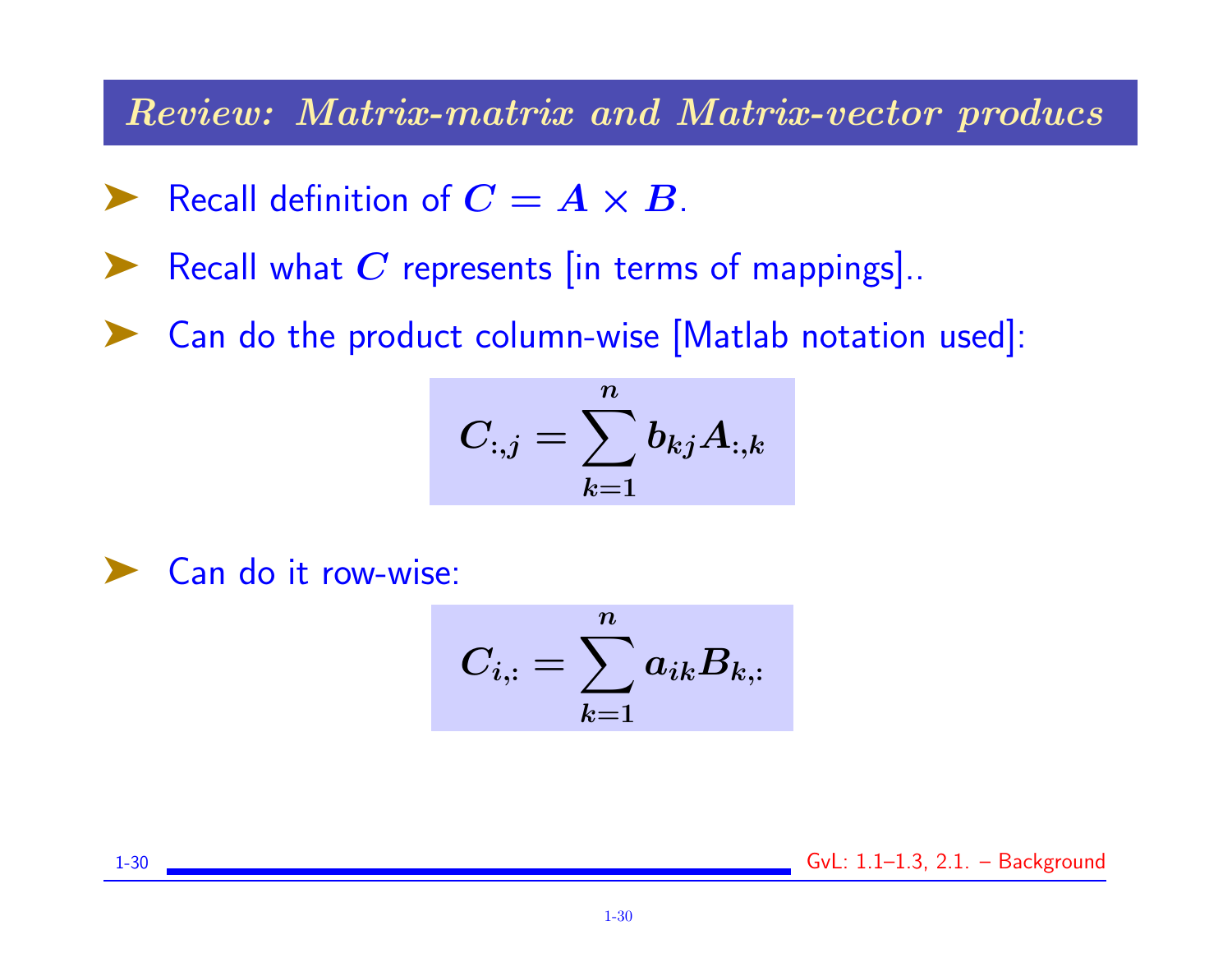# ➤ Can do it as a sum of 'outer-product' matrices:

$$
C=\sum_{k=1}^n A_{:,k}B_{k,:}
$$

 $\mathbb{Z}_{11}$  Verify all 3 formulas above..

 $\mathbb{Z}_{12}$  Complexity? [number of multiplications and additions]

 $|\mathcal{L}_{13}|$  What happens to these 3 different approches to matrix-matrix multiplication when B has one column  $(p = 1)$ ?

 $\mathbb{Z}_{\texttt{D}_\texttt{14}}$  Characterize the matrices  $\boldsymbol{A}\boldsymbol{A^T}$  and  $\boldsymbol{A^T}\boldsymbol{A}$  when  $\boldsymbol{A}$  is of dimension  $n \times 1$ .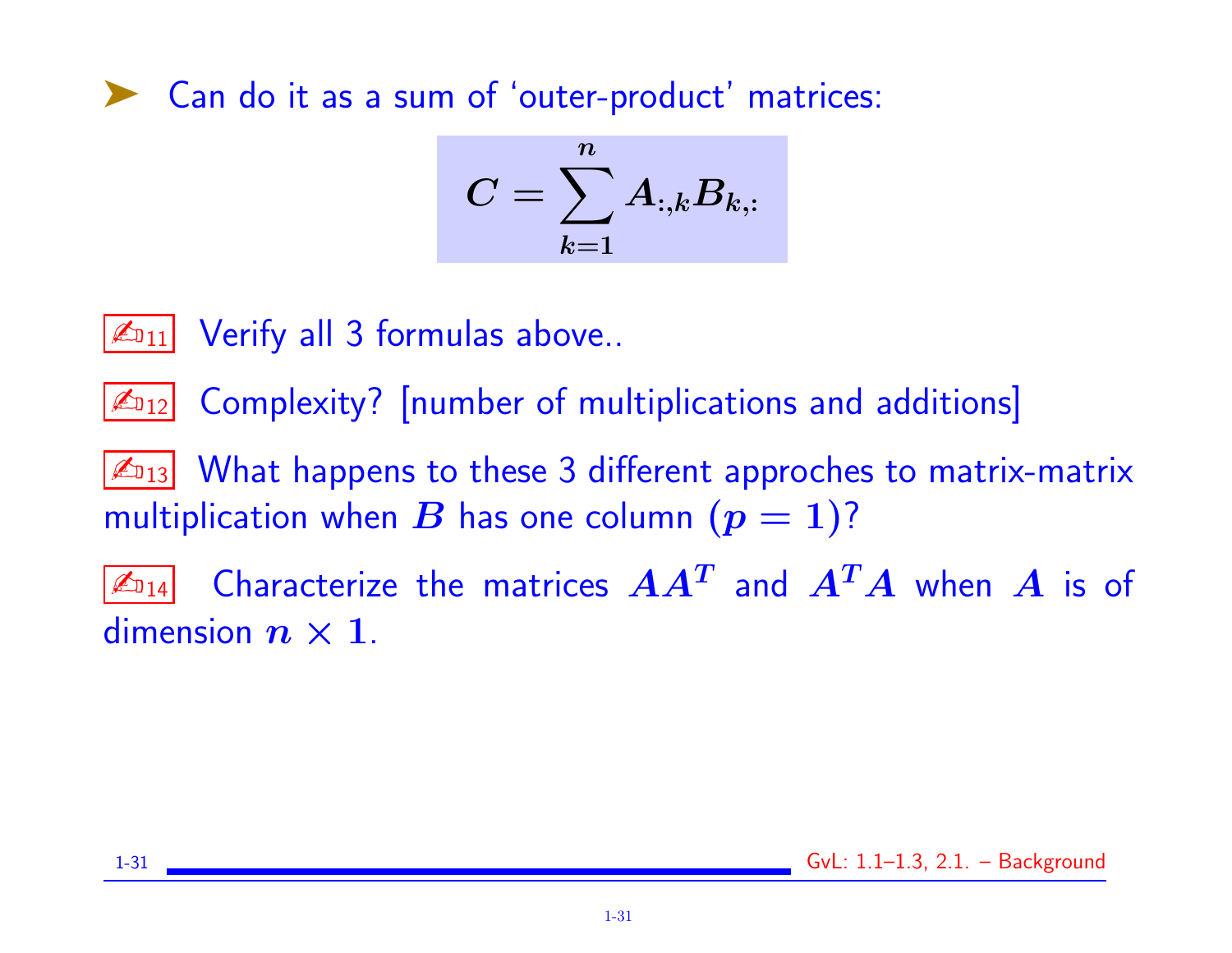# Range and null space (for  $A \in \mathbb{R}^{m \times n}$ )

**Range:** 
$$
\text{Ran}(A) = \{Ax \mid x \in \mathbb{R}^n\} \subseteq \mathbb{R}^m
$$

▶ Null Space:  $\text{Null}(A) = \{x \in \mathbb{R}^n \mid Ax = 0\}$   $\subset \mathbb{R}^n$ 

Range  $=$  linear span of the columns of  $\boldsymbol{A}$ 

**Example 13** Rank of a matrix rank $(A) = \dim(\text{Ran}(A))$   $\leq n$ 

▶ Ran $(A)$   $\subset$   $\mathbb{R}^m$   $\rightarrow$  rank  $(A)$   $\leq$   $m$   $\rightarrow$ 

rank  $(A) \leq \min\{m, n\}$ 

rank  $(A)$  = number of linearly independent columns of  $A =$ number of linearly independent rows of A

A is of full rank if  $\text{rank}(A) = \min\{m, n\}$ . Otherwise it is rank-deficient.

1-32 GvL: 1.1–1.3, 2.1. – Background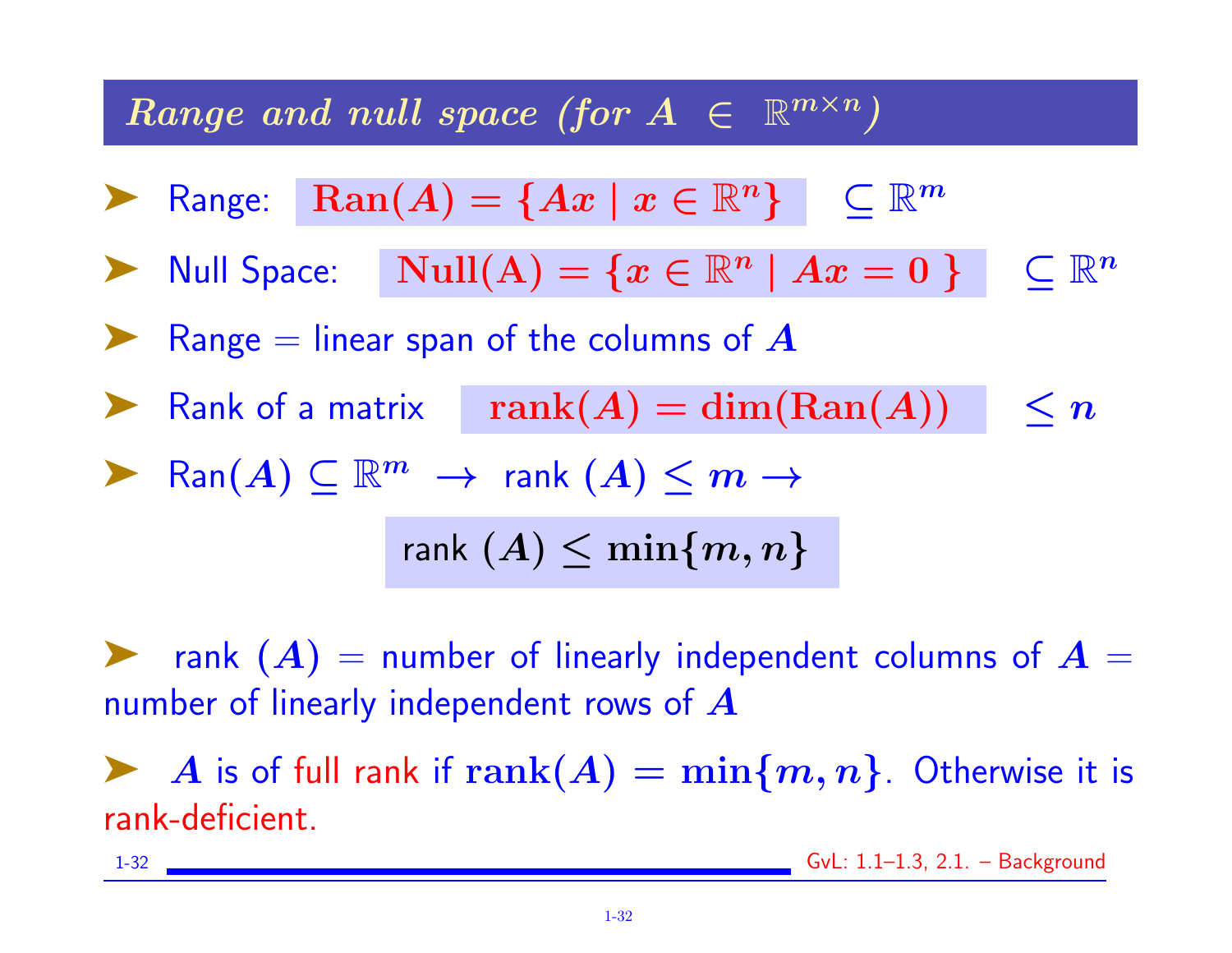Rank+Nullity theorem for an  $m \times n$  matrix:

 $dim(Ran(A)) + dim(Null(A)) = n$ 

Apply to  $A^T\!\!:\,\,\mathit{dim}(\mathit{Ran}(A^T))+\mathit{dim}(\mathit{Null}(A^T))=m\rightarrow$ 

 $\mathsf{rank}(A) + dim(Null(A^T)) = m$ 

▶ Terminology:

 $\bullet$   $dim(Null(A))$  is the Nullity of  $A$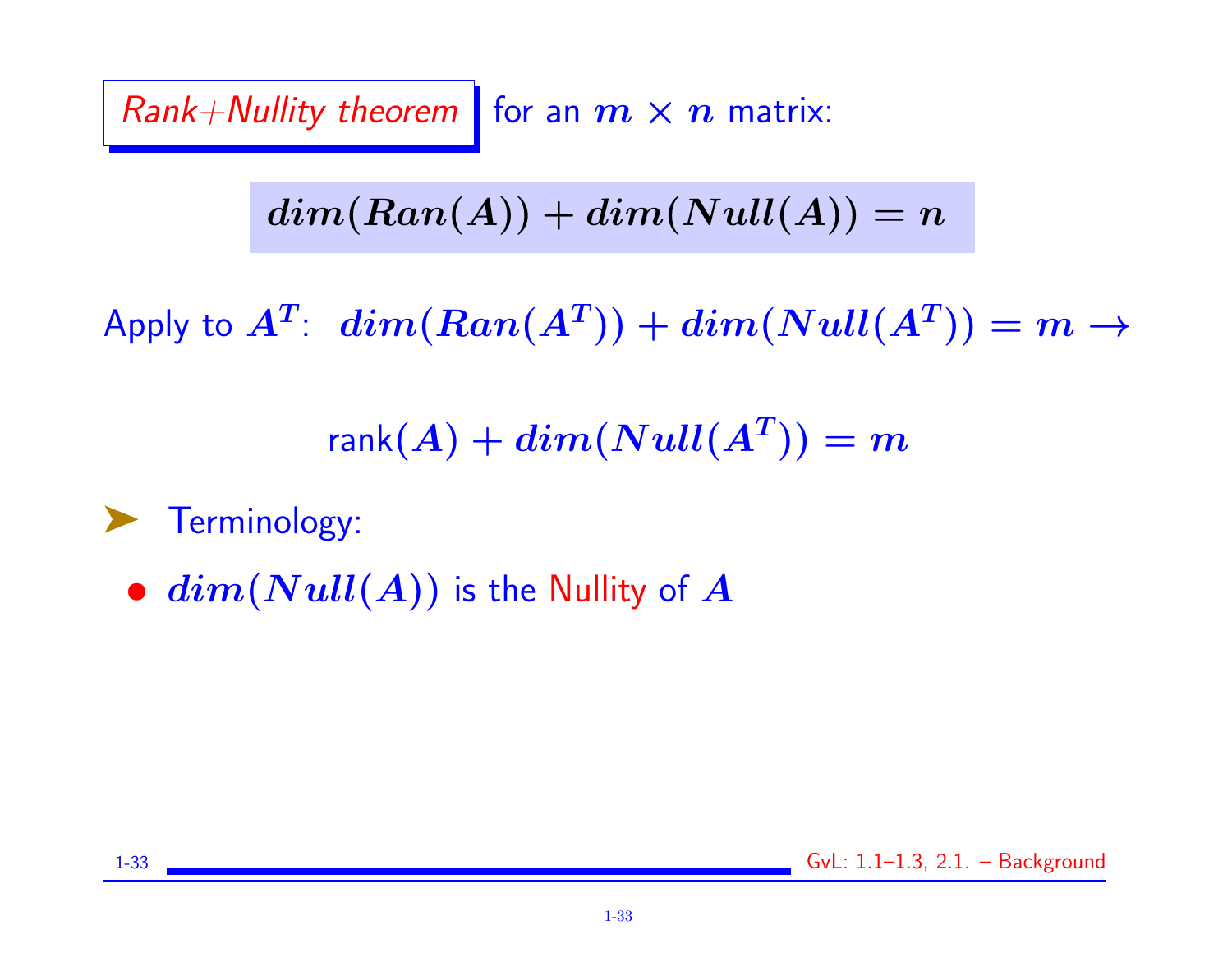$\mathbb{Z}_{15}$  Show that  $A \in \mathbb{R}^{n \times n}$  is of rank one iff [if and only if] there exist two nonzero vectors  $u$  and  $v$  such that

$$
A = uv^T.
$$

What are the eigenvalues and eigenvectors of A?

 $|\mathcal{L}_{016}|$  is it true that

 $\mathrm{rank}(A)=\mathrm{rank}(\bar{A})=\mathrm{rank}(A^T)=\mathrm{rank}(A^H)$  ?

 $|\mathcal{L}_{17}|$  Matlab exercise: explore the matlab function rank.



 $|\mathcal{L}_{18}|$  Matlab exercise: explore the matlab function  $rref$ .

 $\mathbb{Z}_{19}$  Find the range and null space of the following matrix:

Then verify your result with matlab.

$$
\begin{array}{ll}\n\hline\n\mathbb{Z}_{\text{D19}} & \text{Find the range and null space of} \\
\text{he following matrix:} & \begin{pmatrix} -1 & 1 & 0 \\
1 & 2 & 3 \\
1 & -2 & -1 \\
2 & -1 & 1\n\end{pmatrix}\n\end{array}
$$
\nThen verify your result with `math`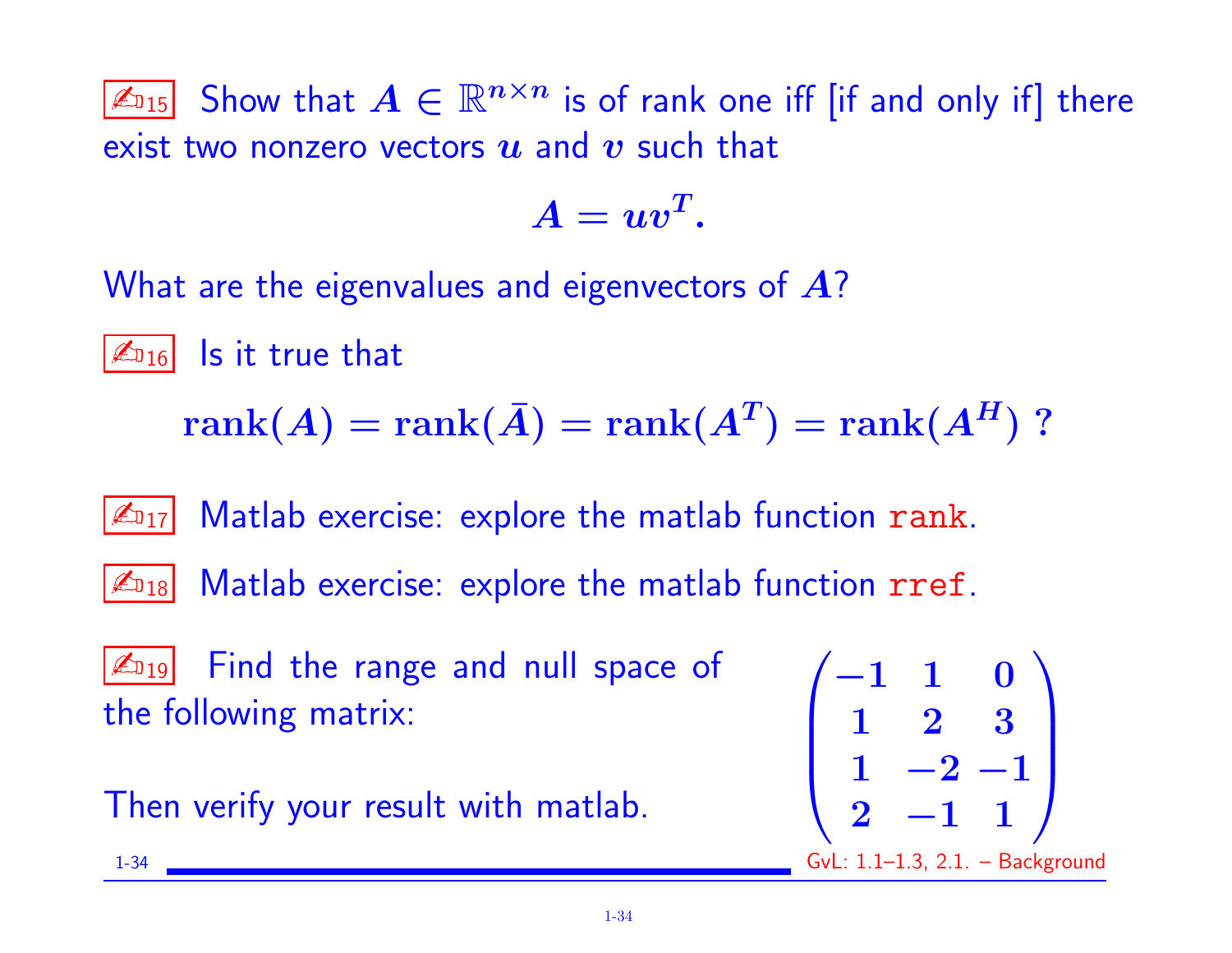Square matrices, matrix inversion, eigenvalues

Square matrix:  $n = m$ , i.e.,  $A \in \mathbb{R}^{n \times n}$ 

Identity matrix: square matrix with

 $a_{ij} =$  $\int 1$  if  $i = j$ 0 otherwise

Notation: I.

 $\blacktriangleright$  Property:  $AI = IA = A$ 

**Example 3** Inverse of  $A$  (when it exists) is a matrix  $C$  such that

 $AC = CA = I$ 

Notation:  $A^{-1}$  .

1-35 GvL: 1.1–1.3, 2.1. – Background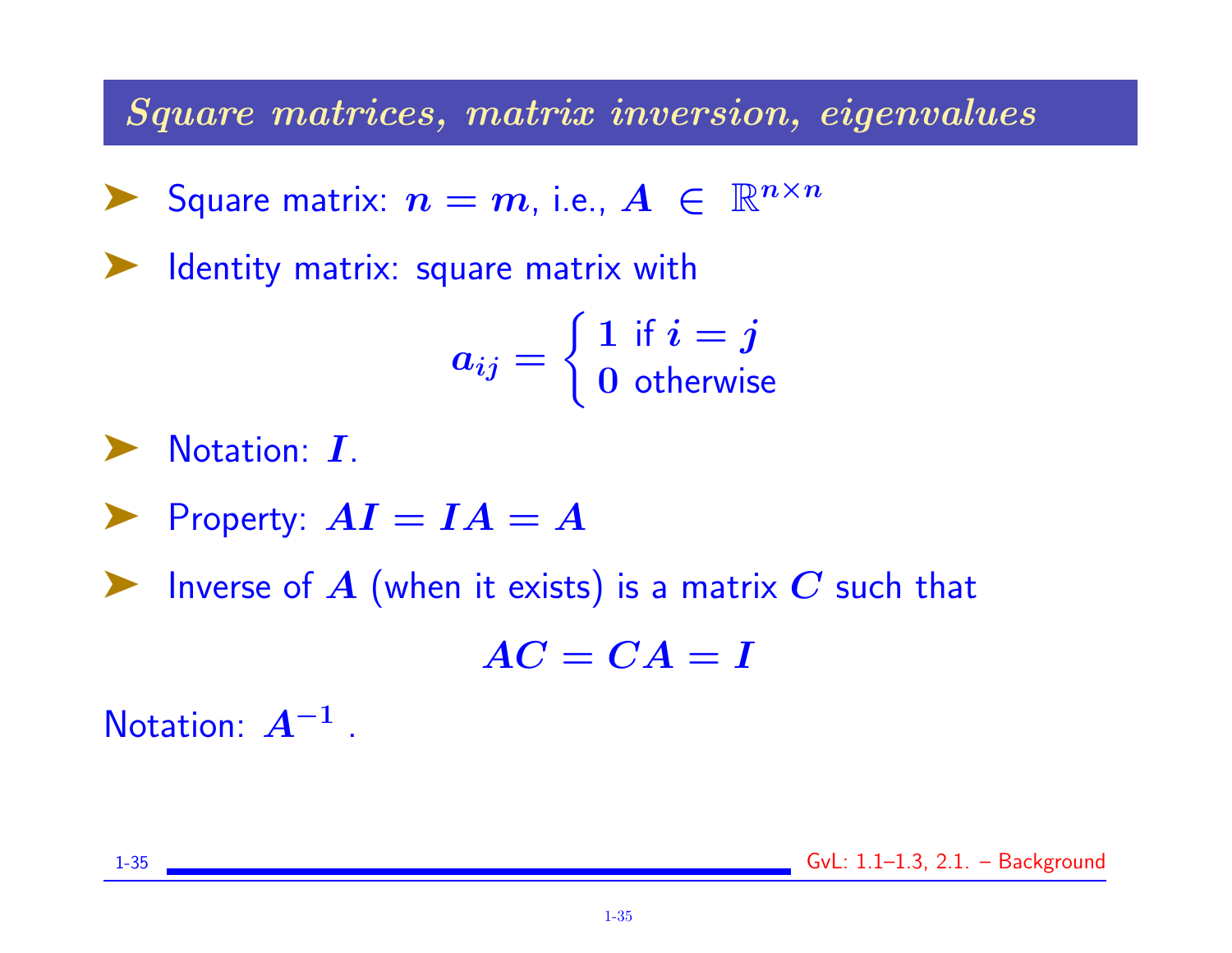#### Eigenvalues and eigenvectors

A complex scalar  $\lambda$  is called an eigenvalue of a square matrix  $A$  if there exists a nonzero vector  $u$  in  $\mathbb{C}^n$  such that  $Au = \lambda u$ . The vector u is called an eigenvector of A associated with  $\lambda$ . The set of all eigenvalues of A is the 'spectrum' of A. Notation:  $\Lambda(A)$ .

 $\lambda$  is an eigenvalue iff the columns of  $A - \lambda I$  are linearly dependent.

➤ ... equivalent to saying that its rows are linearly dependent. So: there is a nonzero vector  $w$  such that

$$
w^H(A-\lambda I)=0
$$

 $w$  is a left eigenvector of  $A$  ( $u=$  right eigenvector)  $\lambda$  is an eigenvalue iff  $|\text{det}(A - \lambda I)| = 0$ 

1-36 CVL: 1.1-1.3, 2.1. – Background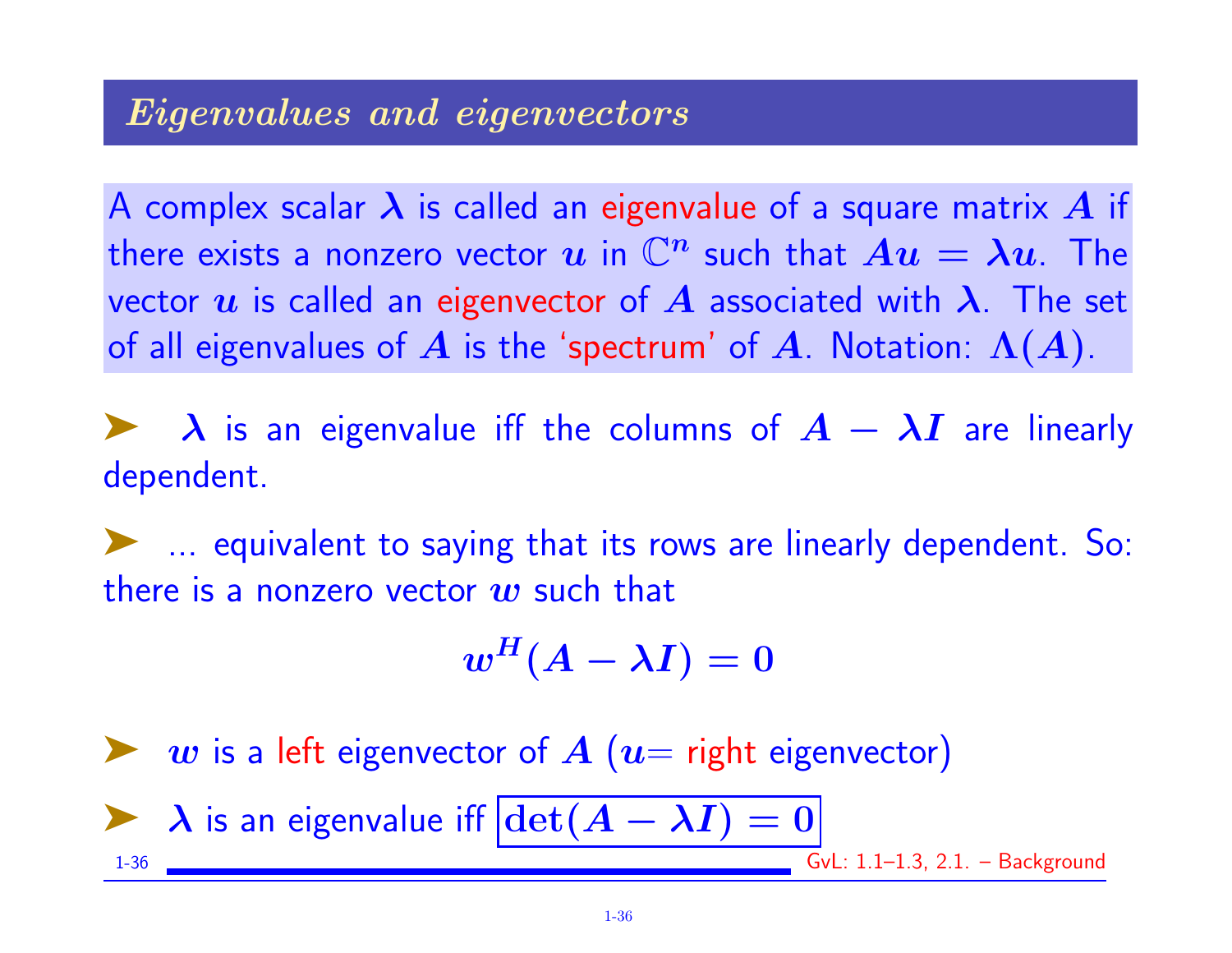### Eigenvalues/vectors

An eigenvalue is a root of the Characteristic polynomial:

$$
p_A(\lambda)=\det(A-\lambda I)
$$

So there are  $n$  eigenvalues (counted with their multiplicities).

The multiplicity of these eigenvalues as roots of  $p_A$  are called algebraic multiplicities.

The geometric multiplicity of an eigenvalue  $\lambda_i$  is the number of linearly independent eigenvectors associated with  $\boldsymbol{\lambda_i}.$ 

Geometric multiplicity is  $\leq$  algebraic multiplicity.

An eigenvalue is simple if its (algebraic) multiplicity is one. It is semi-simple if its geometric and algebraic multiplicities are equal.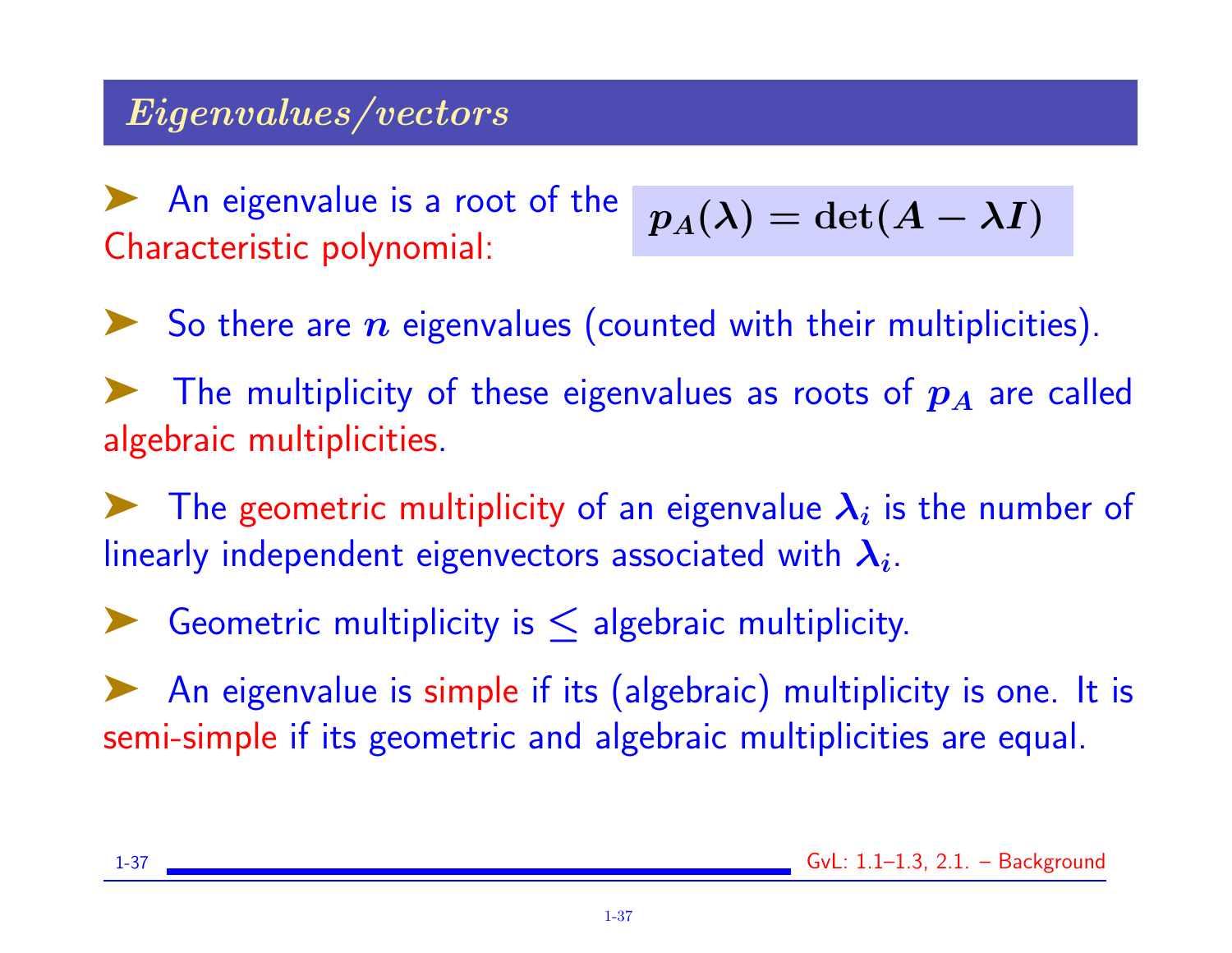$\blacktriangleright$  Two matrices  $\blacktriangle$  and  $\blacktriangleright$  are similar if there exists a nonsingular matrix X such that  $A = XBX^{-1}$ 

 $|\mathbb{Z}_{21}|$  Eigenvalues of  $\bm{A}$  and  $\bm{B}$  are the same. What about eigenvectors?

 $\blacktriangleright$  Note: A and B represent the same mapping using 2 different bases.

Fundamental Problem: Given A, find X so that B has a simpler structure (e.g., diagonal)  $\rightarrow$  Eigenvalues of  $B$  easier to compute

Definition:  $\mathbf{A}$  is diagonalizable if it is similar to a diagonal matrix

◆ We will revisit these notions later in the semester

 $\boxed{\mathbb{Z}_{\mathbb{D}_{22}}}$  Given a polynomial  $p(t)$  how would you define  $p(A)?$ 

 $\boxed{\mathbb{Z}_{23}}$  Given a function  $f(t)$  (e.g.,  $e^t$ ) how would you define  $f(A)?$ [Leave the full justification for next chapter]

1-38 GvL: 1.1–1.3, 2.1. – Background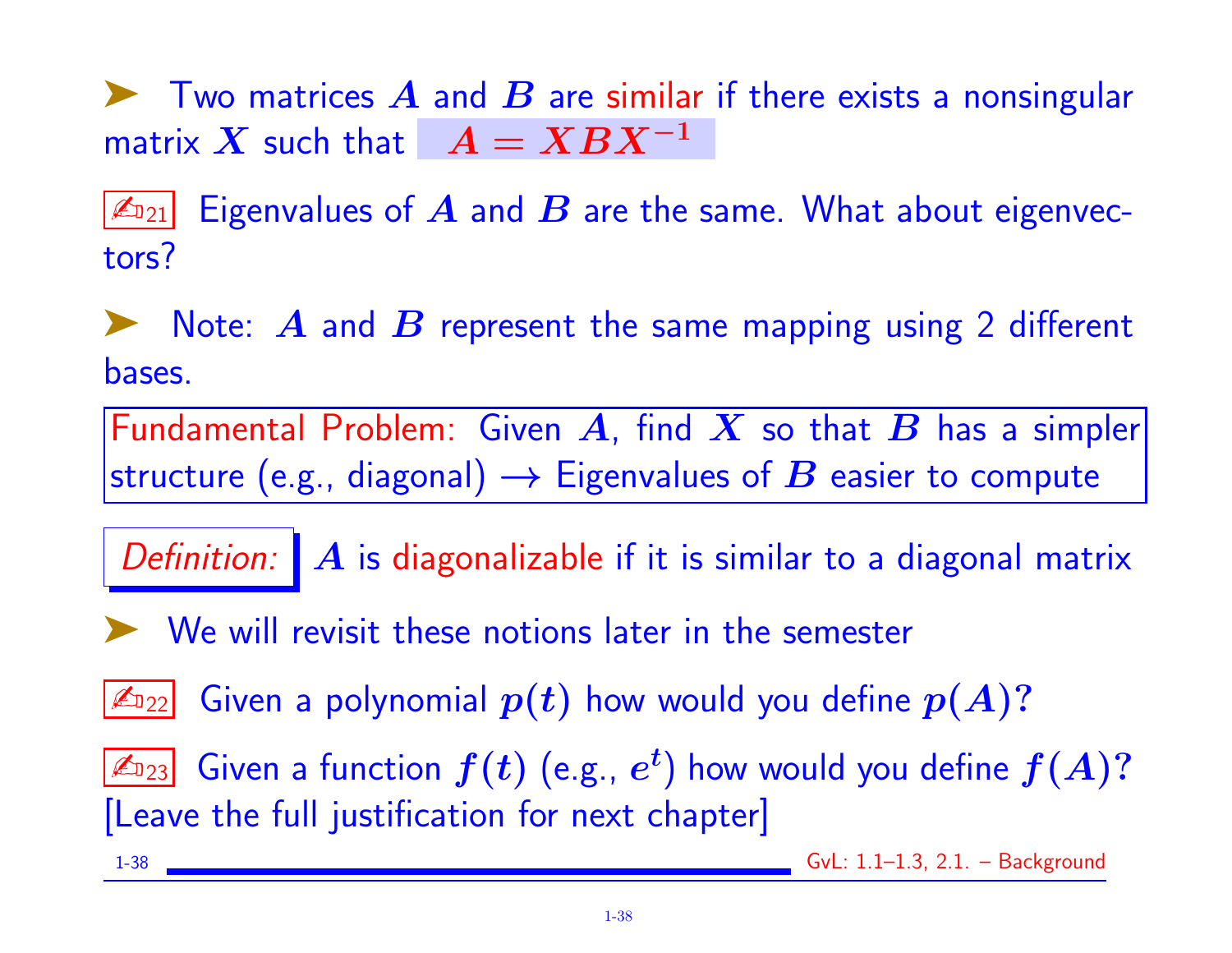$|\mathcal{L}_{24}|$  If  $\bm{A}$  is nonsingular what are the eigenvalues/eigenvectors of  $A^{-1}$ ?

 $\mathbb{Z}_{\scriptscriptstyle 25}$  What are the eigenvalues/eigenvectors of  $\bm{A^k}$  for a given integer power  $k$ ?

 $\mathbb{Z}_{26}$  What are the eigenvalues/eigenvectors of  $p(A)$  for a polynomial  $p$ ?

 $\mathbb{Z}_{27}$  What are the eigenvalues/eigenvectors of  $f(A)$  for a function  $f$ ? [Diagonalizable case]

 $|\mathbb{Z}_{^{128}}|$  For two  $n\times n$  matrices  $A$  and  $B$  are the eigenvalues of  $AB$ and  $\boldsymbol{BA}$  the same?

 $\mathbb{Z}_{29}$  Review the Jordan canonical form. Short description in sec. 1.8.2 of [My eigenvalue book\]](http://www.cs.umn.edu/~saad/eig_book_2ndEd.pdf) Define the eigenvalues, and eigenvectors from the Jordan form.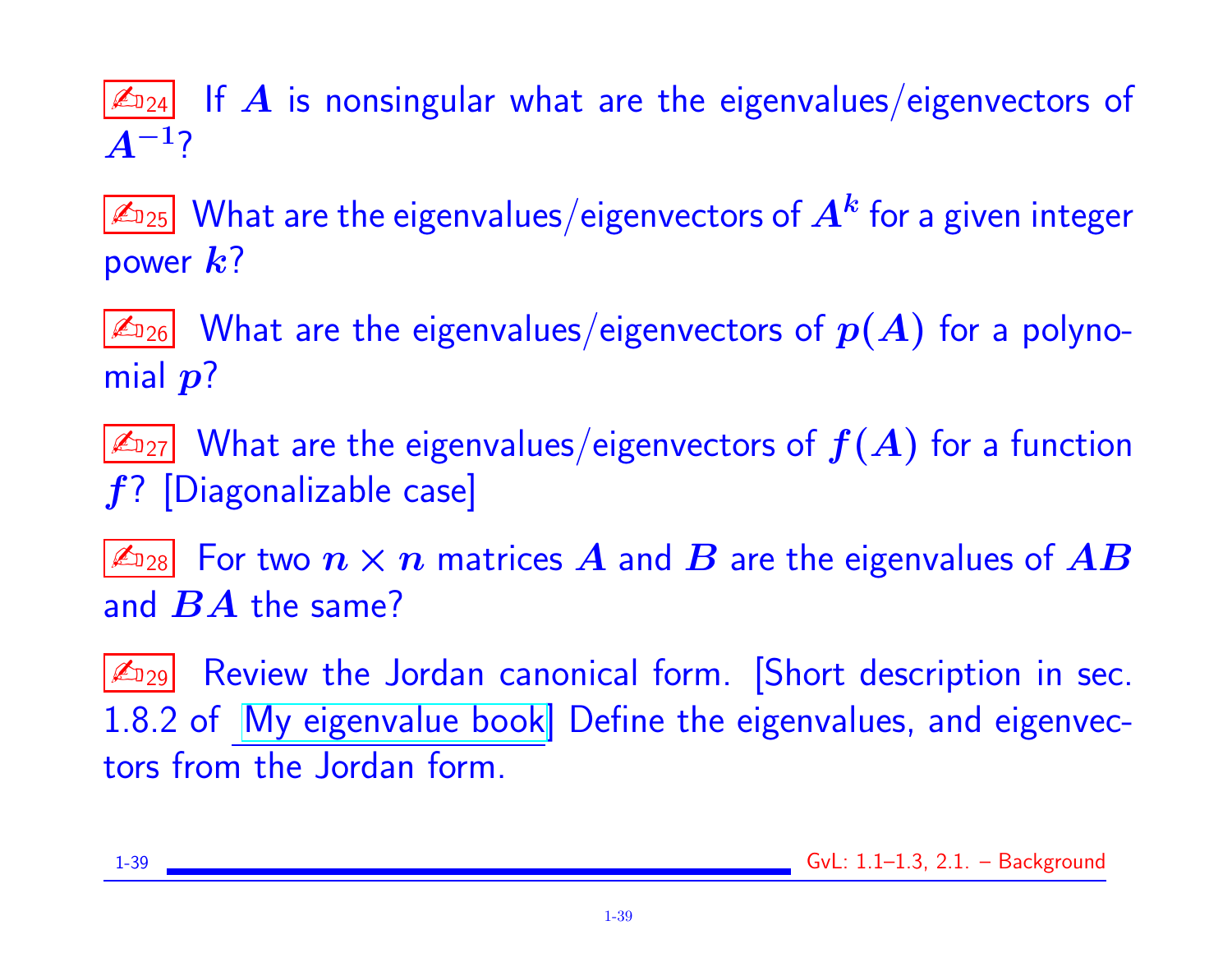Spectral radius  $=$  The maximum modulus of the eigenvalues

$$
\rho(A) = \max_{\lambda \in \lambda(A)} |\lambda|.
$$

 $\blacktriangleright$  Trace of  $A =$  sum of diagonal elements of  $A$ .

$$
\mathsf{Tr}\left(\boldsymbol{A}\right)=\sum_{i=1}^{n}a_{ii}.
$$

 $\blacktriangleright$   $\text{tr}(A)$  = sum of all the eigenvalues of A counted with their multiplicities.

Recall that  $\det(A)$  = product of all the eigenvalues of A counted with their multiplicities.

 $|\mathcal{L}_{130}|$  Trace, spectral radius, and determinant of

$$
A=\begin{pmatrix} 2 \ \ 1 \\ 3 \ \ 0 \end{pmatrix}.
$$

1-40 GvL: 1.1–1.3, 2.1. – Background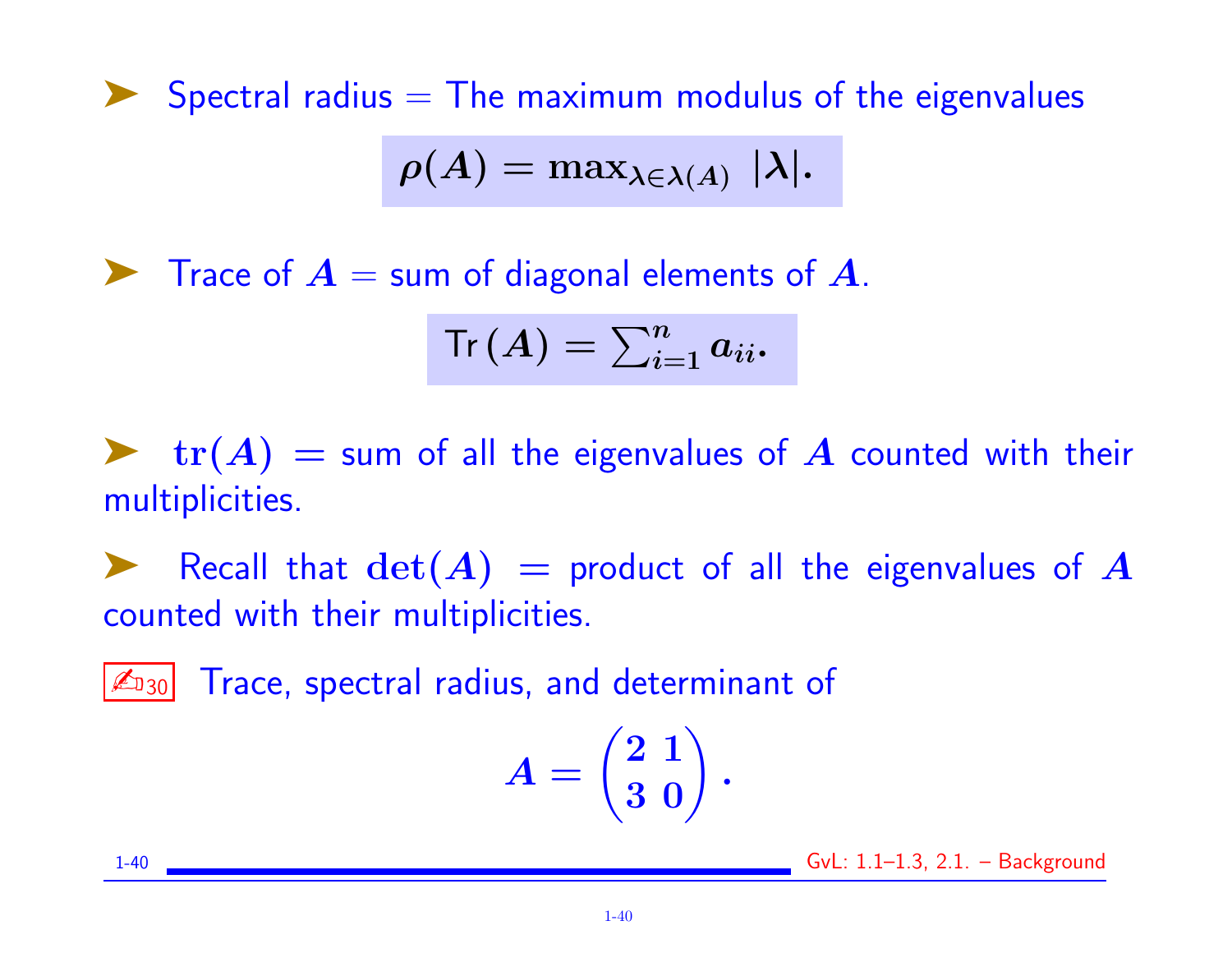#### Types of (square) matrices

- Symmetric  $A^T = A$ . Skew-symmetric  $A^T = -A$ .
- Hermitian  $A^H = A$ . Skew-Hermitian  $A^H = -A$ .
- Normal  $A^H A = A A^H$ .
- Nonnegative  $a_{ij} \geq 0, i,j = 1, \ldots, n$
- Similarly for nonpositive, positive, and negative matrices
- Unitary  $Q^H Q = I$ . (for complex matrices)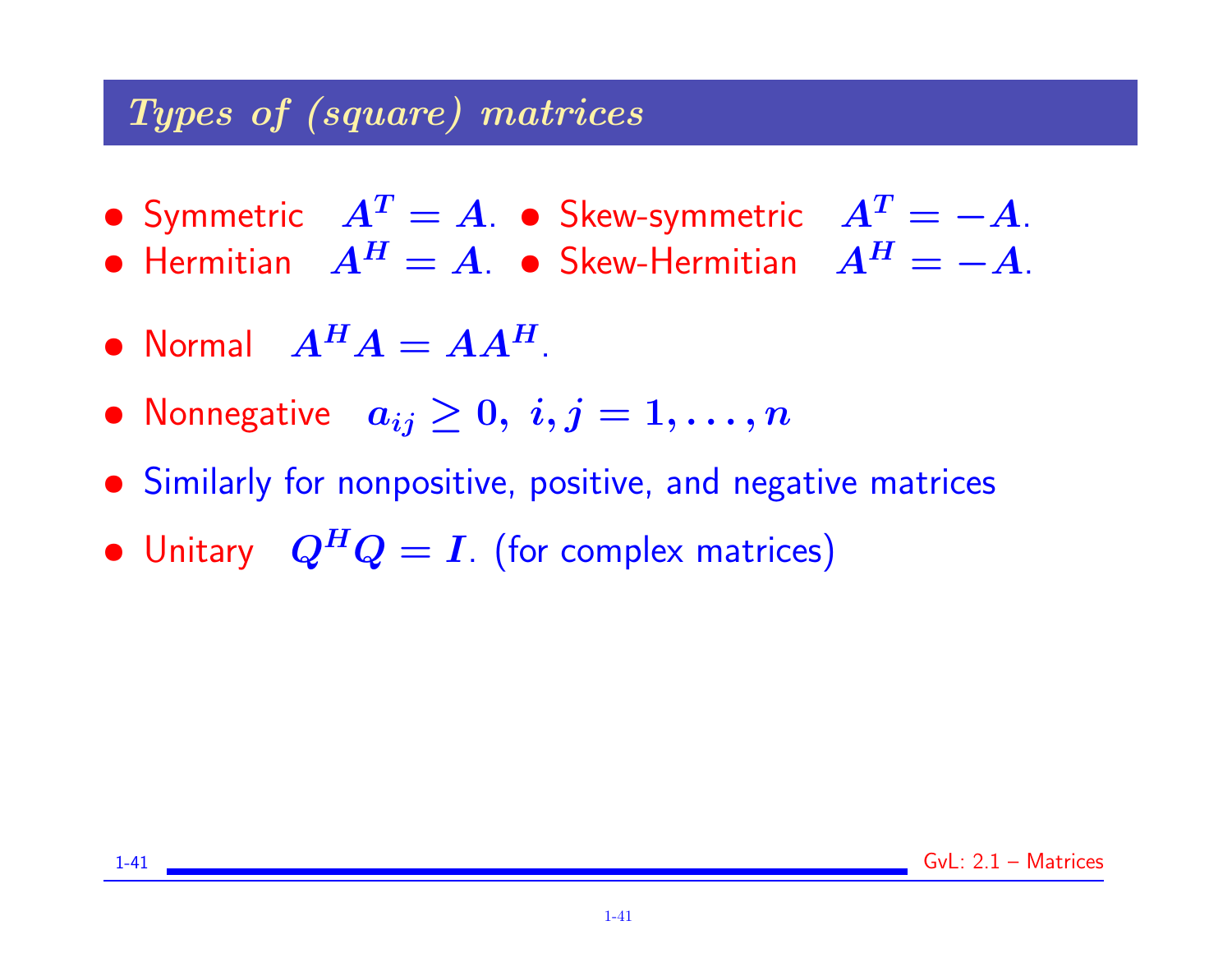# [Note: Common useage restricts this definition to complex matrices. An  $orthogonal$   $matrix$  is a unitary  $real$  matrix – not very natural ]

• Orthogonal  $Q^TQ = I$  [orthonormal columns]

[I will sometimes call unitary matrix a square matrix with orthonormal columns, regardless on whether it is real or complex]

The term "orthonormal" matrix is rarely used.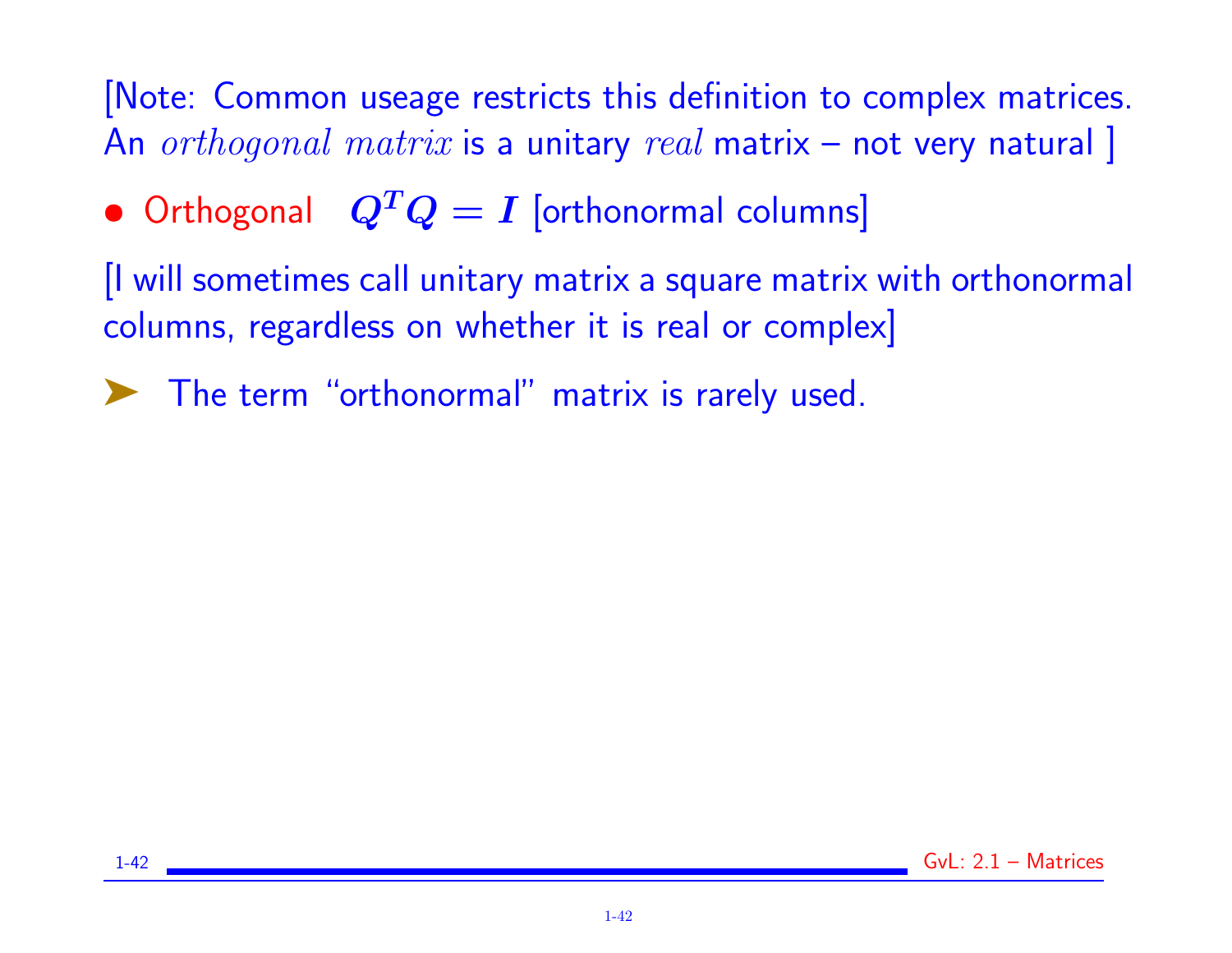$\mathbb{Z}_{31}$  What is the inverse of a unitary (complex) or orthogonal (real) matrix?

 $|\mathcal{L}_{32}|$  What can you say about the diagonal entries of a skewsymmetric (real) matrix?

 $\mathbb{Z}_{33}$  What can you say about the diagonal entries of a Hermitian (complex) matrix?

 $\mathbb{Z}_{34}$  What can you say about the diagonal entries of a skew-Hermitian (complex) matrix?

 $\mathbb{Z}_{35}$  The following types of matrices are normal [true-false]: real symmetric, real skew-symmetric, complex Hermitian, complex skew-Hermitian.

 $|\mathcal{L}_{136}|$  Find all real  $2\times 2$  matrices that are normal.

 $|\mathcal{L}_{37}|$  Show that a triangular matrix that is normal is diagonal.

|  | ×<br>I |
|--|--------|
|--|--------|

 $Gvl: 2.1 - Matrices$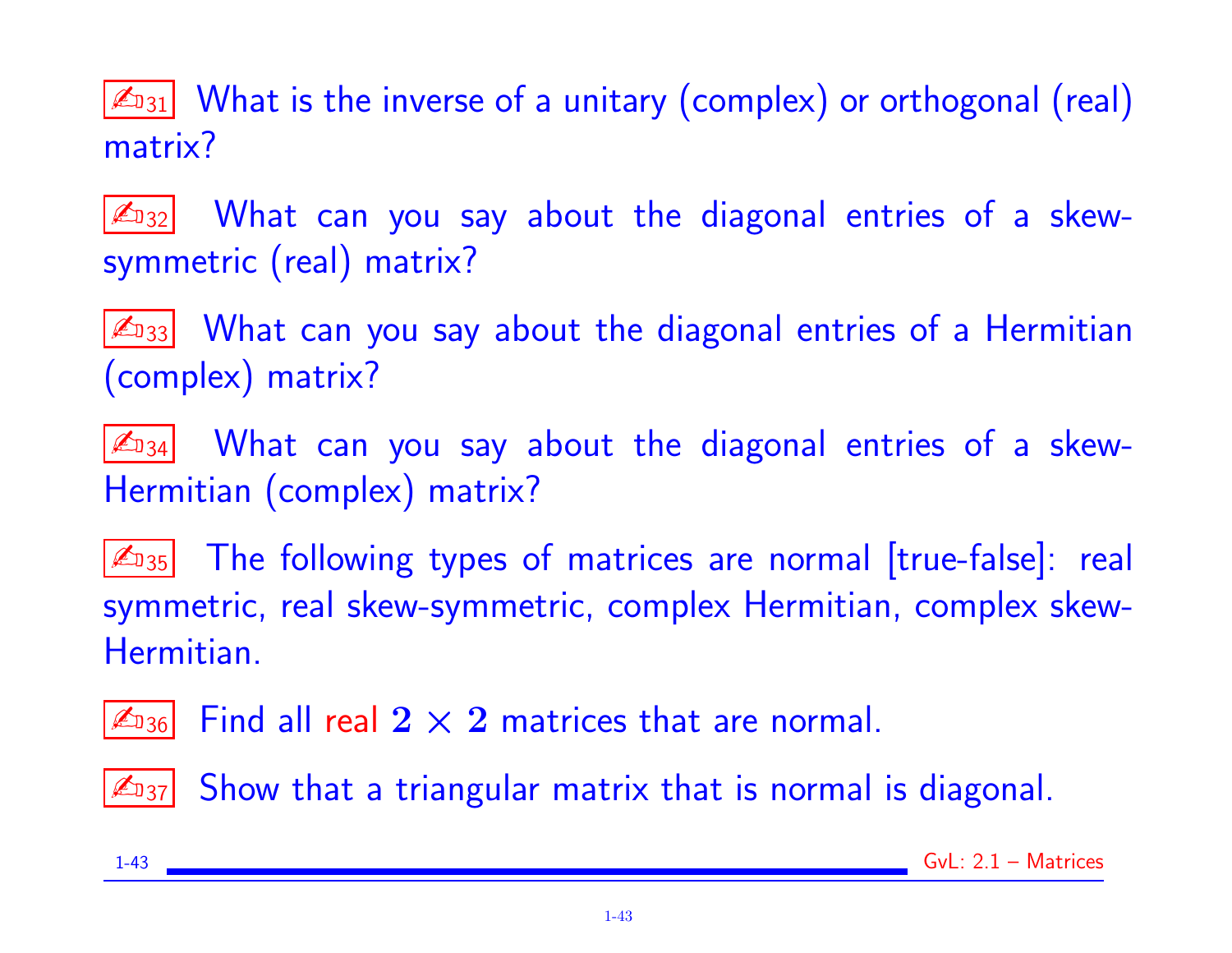#### Matrices with structure

• Diagonal  $a_{ij} = 0$  for  $j \neq i$ . Notation :

 $A = diag(a_{11}, a_{22}, \ldots, a_{nn}).$ 

- Upper triangular  $a_{ij} = 0$  for  $i > j$ .
- Lower triangular  $a_{ij} = 0$  for  $i < j$ .
- Upper bidiagonal  $a_{ij} = 0$  for  $j \neq i$  or  $j \neq i + 1$ .
- Lower bidiagonal  $a_{ij} = 0$  for  $j \neq i$  or  $j \neq i 1$ .
- Tridiagonal  $a_{ij} = 0$  when  $|i j| > 1$ .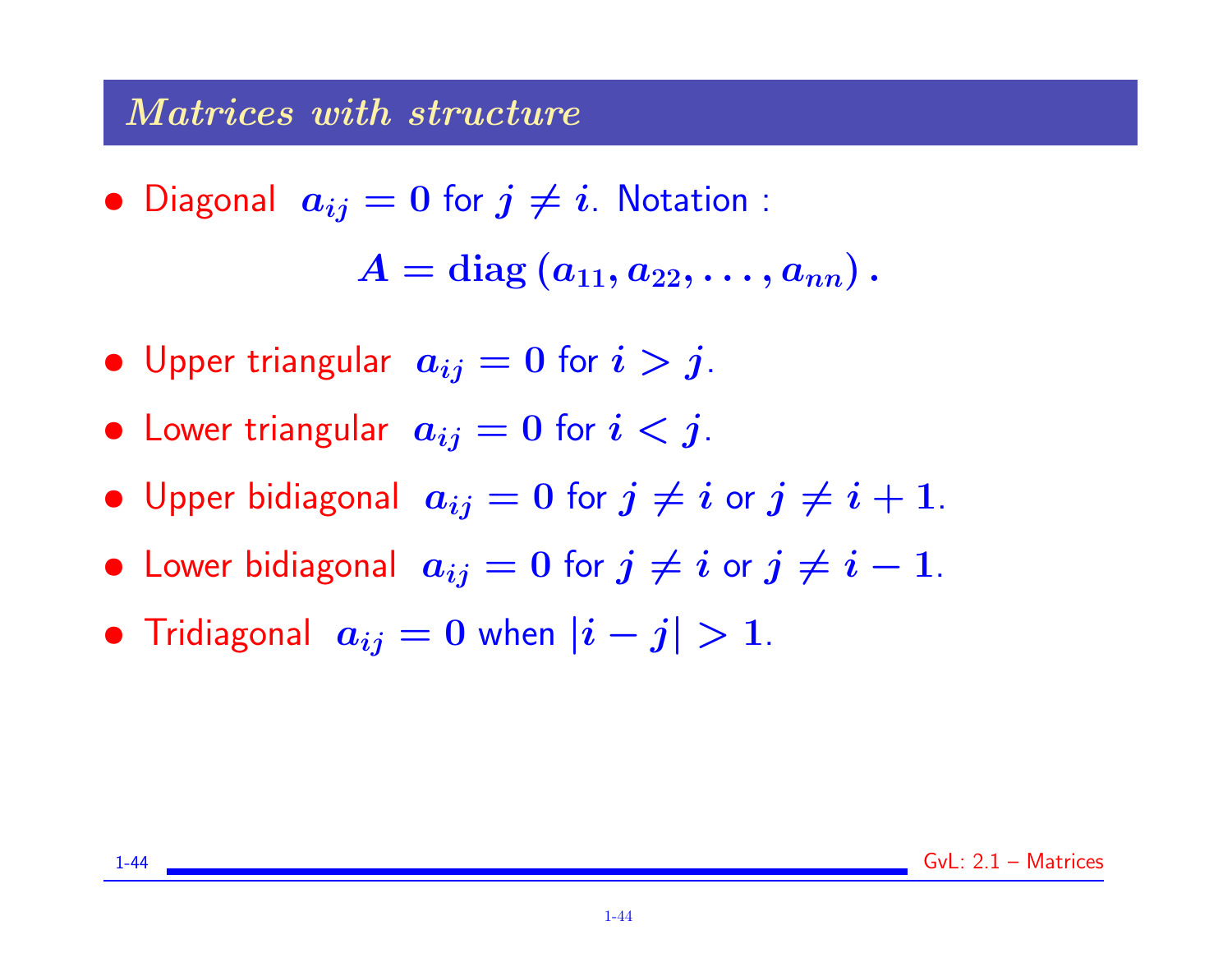• Banded  $a_{ij} \neq 0$  only when  $i-m_l \leq j \leq i+m_u$ , 'Bandwidth'  $= m_l + m_u + 1.$ 

• Upper Hessenberg  $a_{ij} = 0$  when  $i > j + 1$ . Lower Hessenberg matrices can be defined similarly.

 $\bullet$  Outer product  $A = uv^T$ , where both  $u$  and  $v$  are vectors.

• Block tridiagonal generalizes tridiagonal matrices by replacing each nonzero entry by a square matrix.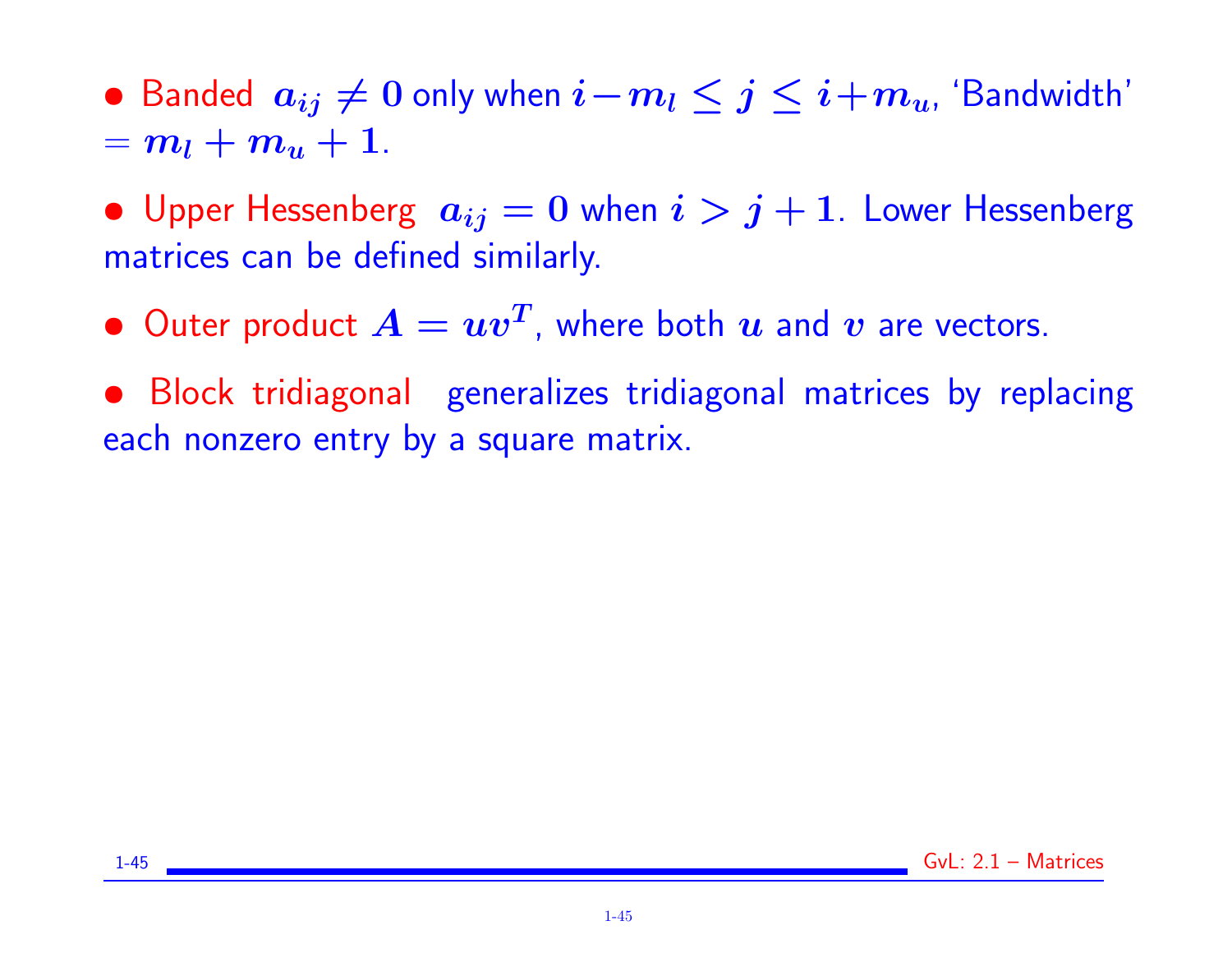#### Special matrices

### Vandermonde :

Siven a column of entries  $[x_0, x_1, \cdots, x_n]^T$  put its (component-wise) powers into the columns of a matrix  $V$ :

$$
V = \begin{pmatrix} 1 & x_0 & x_0^2 & \cdots & x_0^n \\ 1 & x_1 & x_1^2 & \cdots & x_1^2 \\ \vdots & \vdots & & \vdots \\ 1 & x_n & x_n^2 & \cdots & x_n^n \end{pmatrix}
$$

 $\mathbb{Z}_{138}$  Try the matlab function vander

 $\mathbb{Z}_{\text{I39}}$  What does the matrix-vector product  $\boldsymbol{Va}$  represent?

 $|\mathbb{Z}_{40}|$  Interpret the solution of the linear system  $\boldsymbol{V} \boldsymbol{a} = \boldsymbol{y}$  where  $\boldsymbol{a}$ is the unknown. Sketch a 'fast' solution method based on this.

$$
1-46
$$
 
$$
GvL: 2.1 - Matrices
$$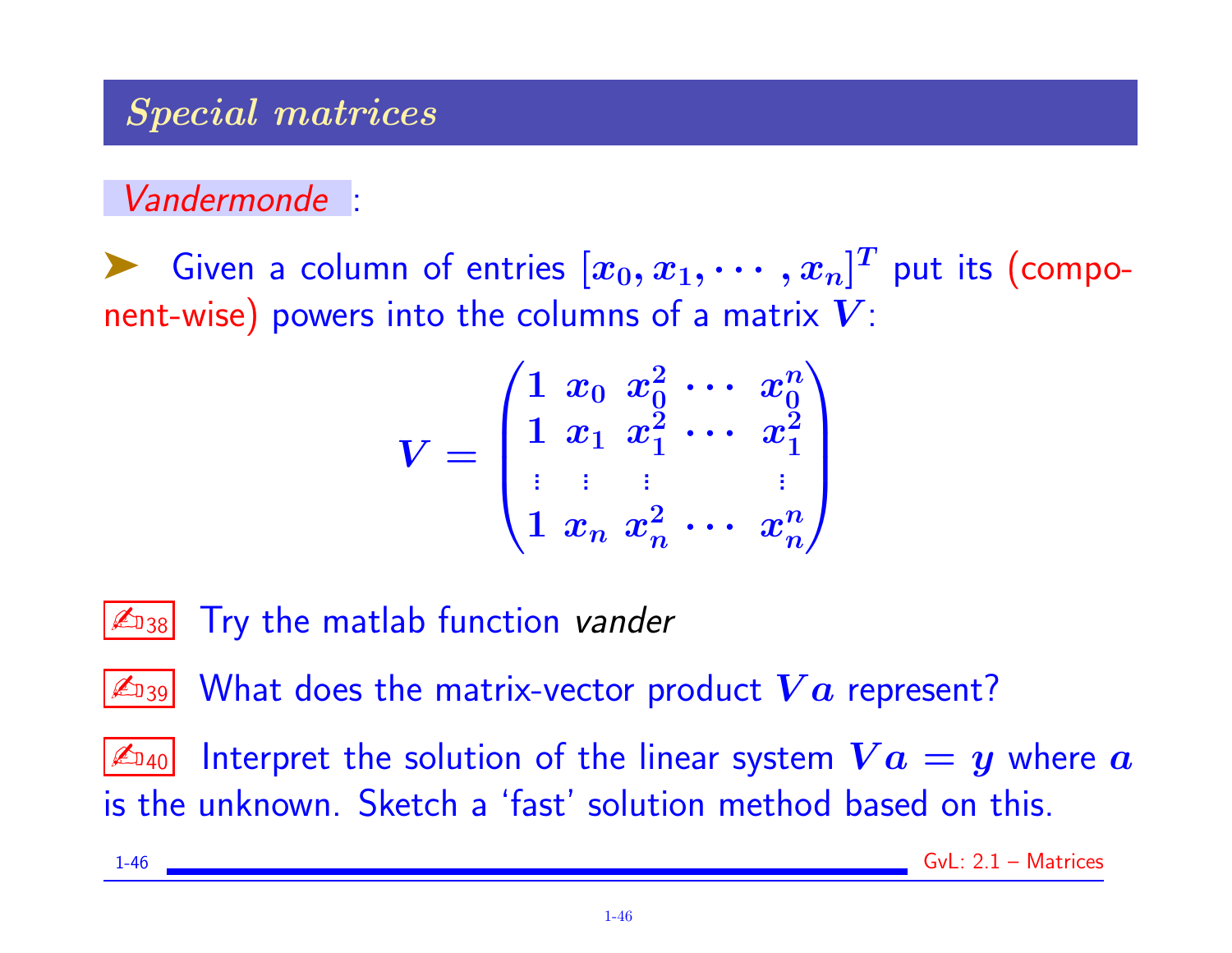### Toeplitz :

► Entries are constant along diagonals, i.e.,  $a_{ij} = r_{j-i}$ . ► Determined by  $m + n - 1$  values  $r_{j-i}$ .

$$
T=\begin{pmatrix}r_0&r_1&r_2&r_3&r_4\\r_{-1}&r_0&r_1&r_2&r_3\\r_{-2}&r_{-1}&r_0&r_1&r_2\\r_{-3}&r_{-2}&r_{-1}&r_0&r_1\\r_{-4}&r_{-3}&r_{-2}&r_{-1}&r_0\end{pmatrix}}_{Toeplitz}
$$

 $\blacktriangleright$  Toeplitz systems  $(m=n)$  can be solved in  $O(n^2)$  ops. The whole inverse (!) can be determined in  $O(n^2)$  ops.  $\boxed{\mathbb{Z}_{041}}$  Explore toeplitz(c,r) in matlab.

1-47 GvL: 2.1 – Matrices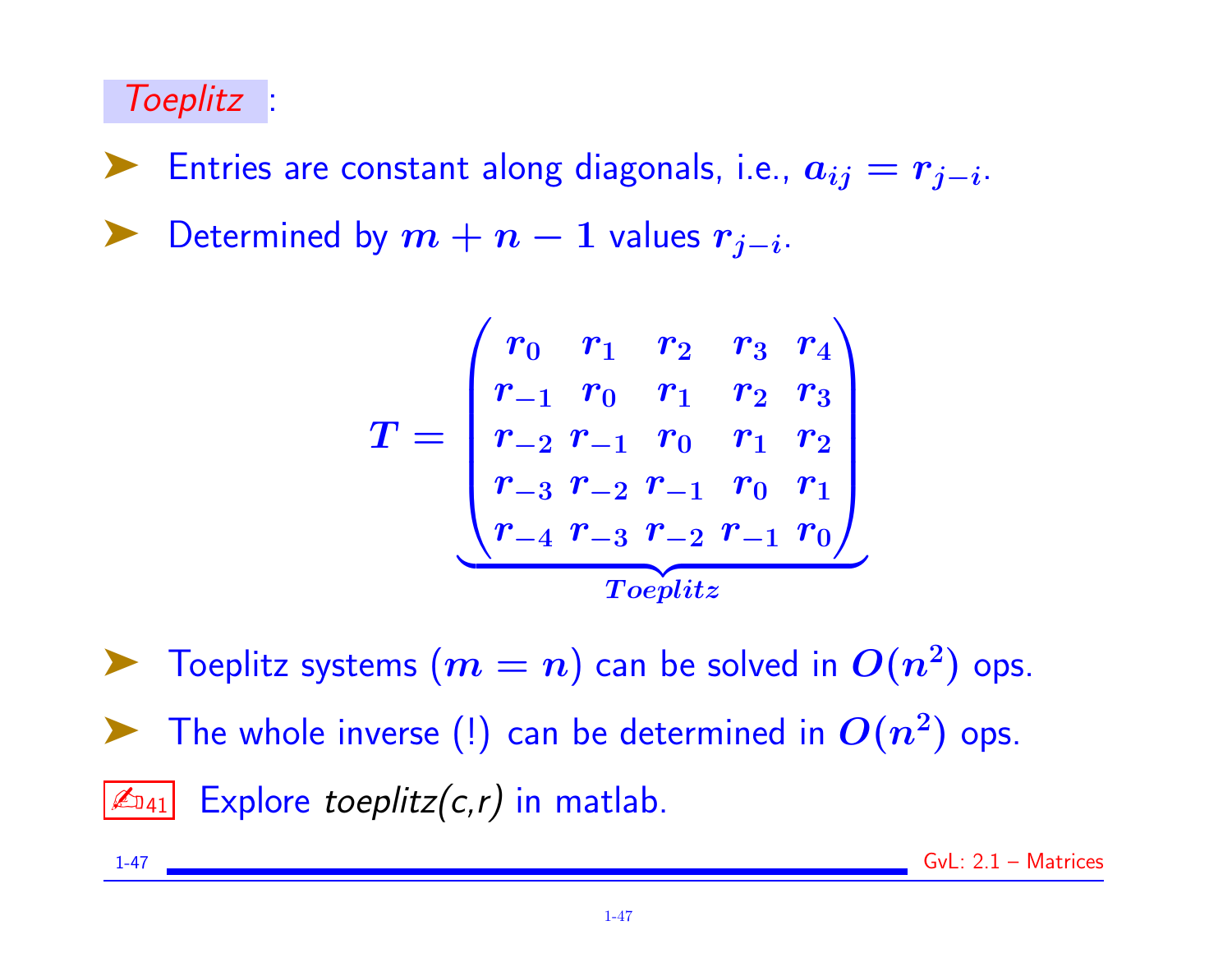Hankel : Entries are constant along anti-diagonals, i.e.,  $a_{ij} = h_{j+i-1}$ . Determined by  $m + n - 1$ values  $h_{j+i-1}$ .

$$
H = \left(\begin{matrix} h_1 & h_2 & h_3 & h_4 & h_5 \\ h_2 & h_3 & h_4 & h_5 & h_6 \\ h_3 & h_4 & h_5 & h_6 & h_7 \\ h_4 & h_5 & h_6 & h_7 & h_8 \\ h_5 & h_6 & h_7 & h_8 & h_9 \end{matrix}\right)
$$

 $\mathbb{Z}_{\text{D42}}$  Explore hankel(c,r) in matlab.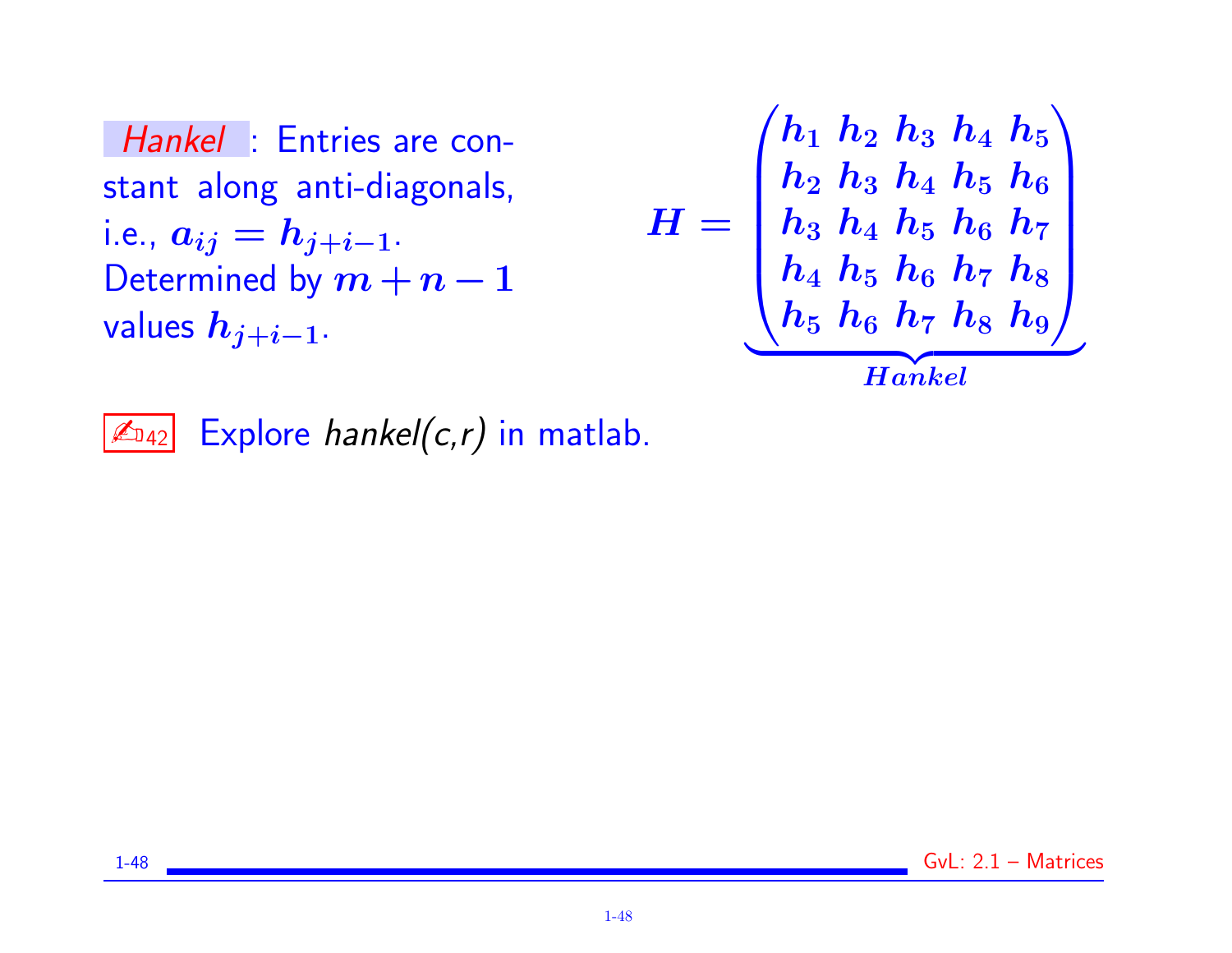Circulant : Entries in a row are cyclically rightshifted to form next row. Determined by  $n$  values.

$$
C = \begin{pmatrix} v_1 & v_2 & v_3 & v_4 & v_5 \ v_5 & v_1 & v_2 & v_3 & v_4 \ v_4 & v_5 & v_1 & v_2 & v_3 \ v_3 & v_4 & v_5 & v_1 & v_2 \ v_2 & v_3 & v_4 & v_5 & v_1 \ \end{pmatrix}
$$
  
*Circular*

 $\mathbb{Z}_{943}$  How can you generate a circulant matrix in matlab?

 $\mathbb{Z}_{044}$  If  $C$  is circulant (real) and symmetric, what can be said about the  $\boldsymbol{v_i}$ 's?